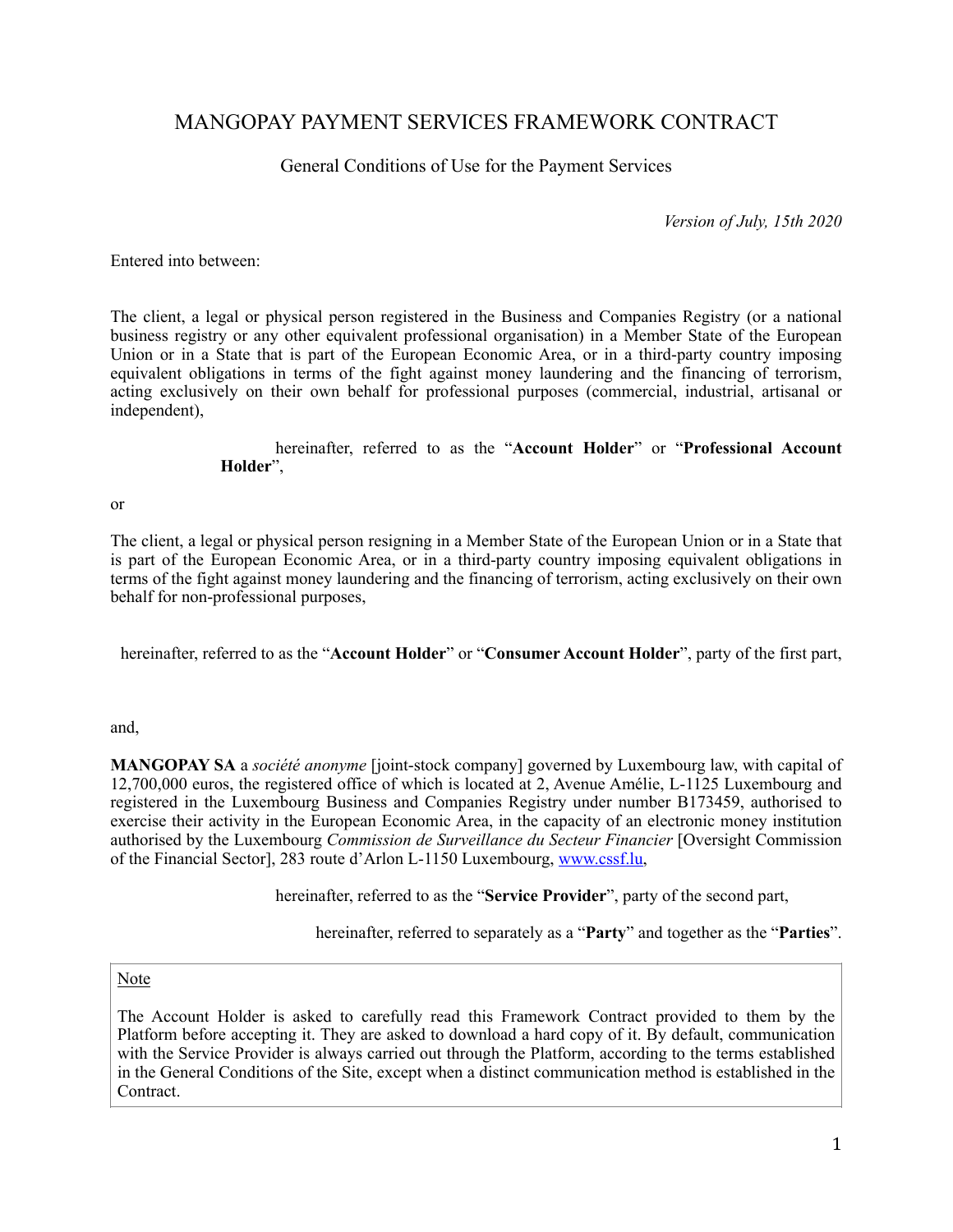### **1. Definitions**

For the purposes hereof, the terms hereinbelow are defined as follows:

**"Authentication":** indicates the procedures defined by the Platform in order to identify the Account Holder or the validity of a Payment Order. These procedures include using the Personalised Security Data and the Identification Data.

"**Strong Authentication**": indicates the Authentication procedures defined by the Platform and that respond to the requirements of European Directive 2015/2366 of 25 November 2015. This Strong Authentication specifically includes elements that allow for establishing a dynamic link between the Operation, the amount and the Beneficiary.

"**Banks**": indicate credit institutions in charge of protecting funds collected by the Service Provider on behalf of the Account Holder. These funds are safeguarded in an account opened for this purpose, held by a credit institution designated by the Service Provider.

"**Beneficiary**": indicates the legal or physical person, creditor of a Payment Operation issued by the Account Holder.

"**Card**": indicates the debit card, payment card or credit card used to transfer the funds to an Account Holder designated on the Payment Account opened in the Service Provider's books. This card must be within one of the following networks: Visa, MasterCard, CB.

"**Payment Account" or "Account"**: indicates the Payment Account used by the Service Provider in the name of the Account Holder and used to carry out payment operations. The Account may in no way be associated with a deposit account. The currency of the Account is indicated on the Site during registration sign-up.

"**General Conditions of the Site"**: indicates the general conditions of use of the Site entered into between the users of the Site and the Platform, specifically governing access to the Site.

"**Price Conditions**": indicates the financial terms agreed to between the Account Holder and the Platform, including the fees under this Framework Contract.

"**Framework Contract**": indicates these General Conditions of Use of the Payment Services, including the Registration Form and the Price Conditions, governing the use of the Payment Services as well as managing the Payment Account by the Service Provider.

"**Personalised Security Data**": indicates the personal data provided by the Platform to the Account Holder for the purposes of Authentication. It includes the Identification Data, as well as potentially any other data related to the Authentication procedure or Strong Authentication.

"**Identification Data**": indicates the unique identifier and the password of the Account Holder, that allows them to access their Personal Online Area.

"**Personal Data**": indicates any information related to the physical person who is the Account Holder, or a physical person related to the legal person who is the Account Holder (specifically a corporate executive, a beneficial owner, or an Authorised Person), under the meaning in European Regulation 2016/679 related to protecting personal data.

"**Personal Online Area**": indicates the environment dedicated to the Account Holder, accessible on the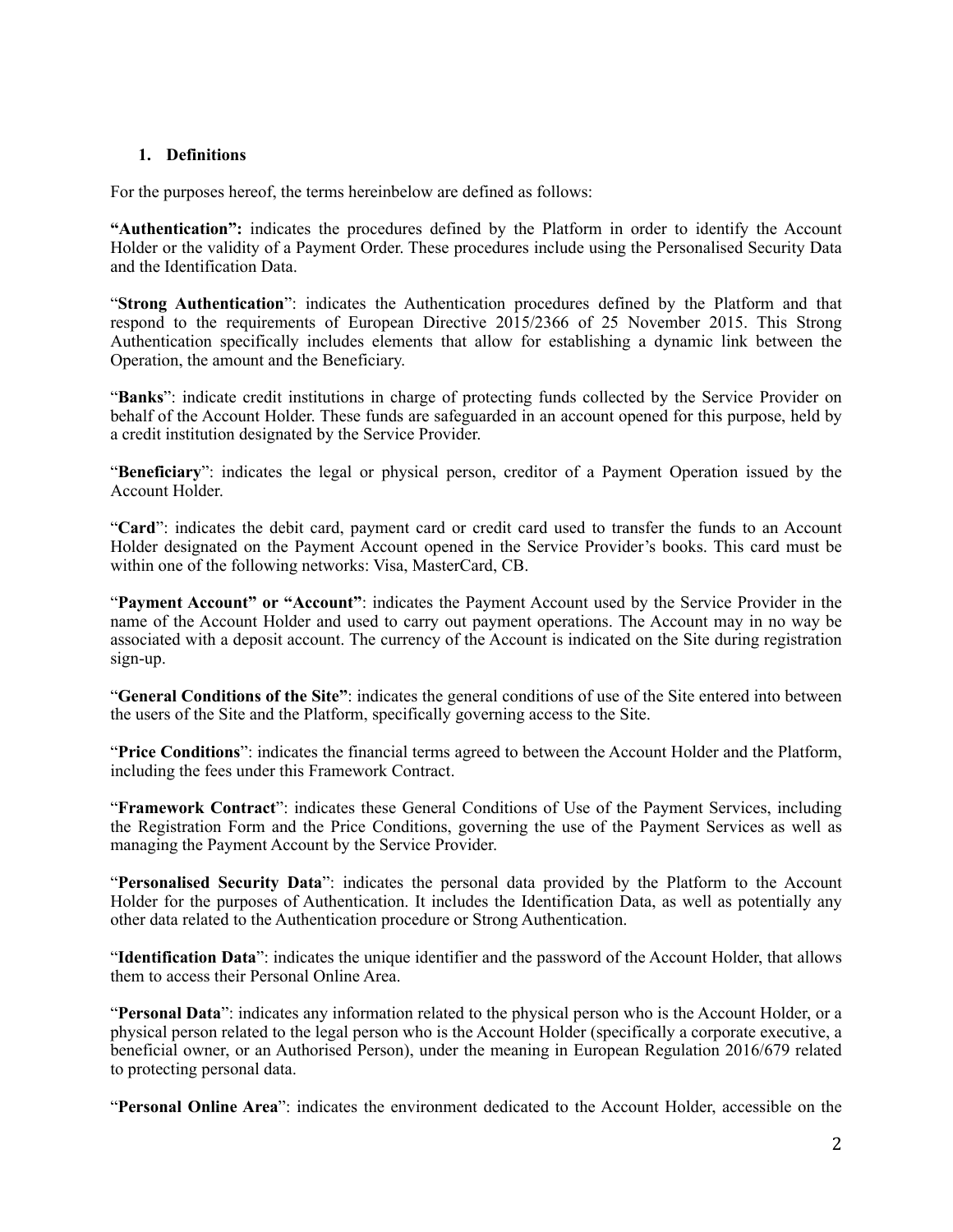Site of the Platform, allowing them to access their Payment Account and use the Payment Services.

"**Registration Form**": indicates the form to be filled out by anyone wishing to register for Payment Services, accessible on the Site at registration or made available by the Platform.

"**Business Day**": indicates a calendar day with the exception of Saturdays, Sundays, and public holidays in mainland France and Luxembourg and any other day designated as such by the Service Provider.

"**Payment Methods**": indicates the payment methods other than the Card, listed on the Site, and the option of which is offered by the Service Provider. The Account Holder activates the Payment Methods of their choice from their Personal Online Area.

"**Payment Operation**": indicates a routine or one-time transfer, ordered by the Account Holder or by any representative authorised for this purpose, debited from the Payment Account.

"**Payment Order**": indicates the instructions given by the Account Holder to the Service Provider in compliance with the procedure established in the Framework Contract to carry out a Payment Operation.

"**Payment Page**": Indicates the page secured by the banking service of the Service Provider.

"**Person in Question**": indicates the physical person who is the Account Holder or any person related to the Account Holder (specifically a corporate executive, a beneficial owner, or an Authorised Person), whose Personal Data is processed in the framework of the performance of this Framework Contract.

"**Authorised Person**": indicates any representative designated by the Account Holder in order to access the Payment Account and use the Payment Services on their behalf.

"Platform": indicates the entity, the contact information of which are indicated in the General Conditions of the Site, who manages the Site. It prepares, facilitates and advises prospects, for the purposes of the Framework Contract through the use of its Site. It accompanies Account Holders during their entire relationship with the Service Provider in the framework of carrying out their Payment Operations. It collects the documents necessary to open an Account. The Platform does not collect funds with the exception of the fees agreed to in the Price Conditions.

"**Service Provider**": indicates MANGOPAY SA, issuer of Electronic Money, authorised in Luxembourg by the Commission de Surveillance du Secteur Financier under reference number 3812 and authorised to carry out its activity in all Member States of the European Union. The Service Provider appears on the list of electronic money institutions available at [www.cssf.lu/surveillance/ep-eme/listes-officielles](http://www.cssf.lu/surveillance/ep-eme/listes-officielles).

"**Third-Party Payment Service Providers**" or "**Third-Party PSP**": indicates any institution, other than the Service Provider, authorised in a Member States of the European Union or part of the European Economic Area, or in a third-party country imposing equivalent obligations in terms of the fight against money laundering and the financing of terrorism.

**"Platform Customer Service":** indicates the customer service whose contact information is indicated on the Site, from which the Account Holder may obtain information regarding the Framework Contract.

"**Payment Services**": indicates the payment services defined in Points 3 and 5 of the Annex of the Luxembourg Law of 10 November 2009, relative to payment services.

"Site": indicates the website used by the Platform whose purpose is to sell goods or services to Users or to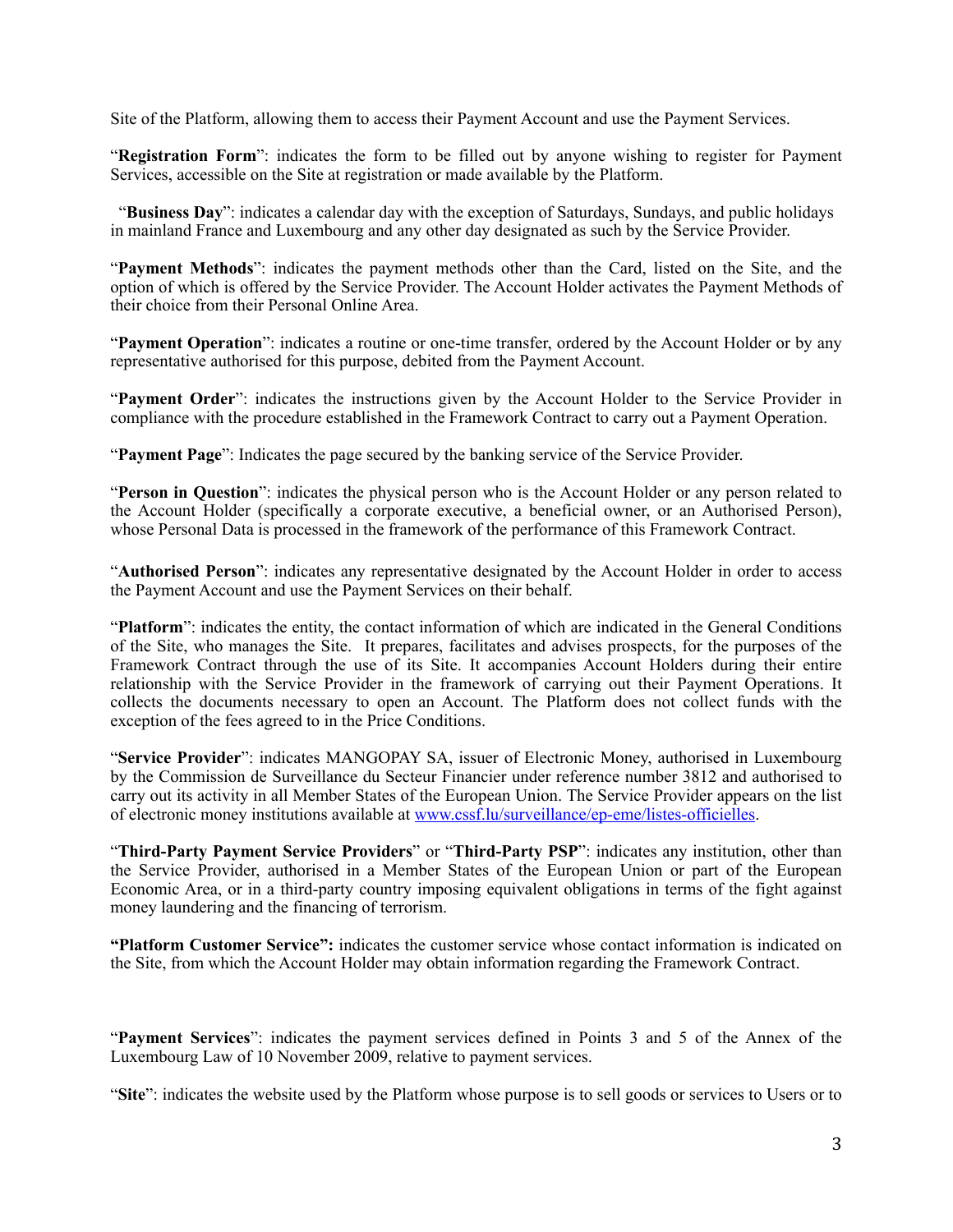collect funds from them, or to put Account Holders in contact with Users.

"Hard Copy": indicates any instrument allowing the Account Holder to store information addressed to them personally in order to be able to refer to it later during a time period adapted for the purposes for which the information is provided and allowing them to identically reproduce the information stored. It is generally offered in the form of a PDF file.

"Account Holder": indicates any legal or physical person acting on their own behalf and in the name of which a Payment Account is opened to use the Payment Services.

"**User**": indicates any legal or physical person having transferred funds to an Account Holder through the Site using their Card or any other Payment Method accepted by the Service Provider to transfer funds.

# **2. Purpose**

The Framework Contract has the purpose of defining the conditions in which the Service Provider provides Payment Services to the Account Holder in return for payment as defined in Article [11](#page-11-0) herein.

These Payment Services include:

- opening and managing the Payment Account,
- crediting the Payment Account: registering the funds transferred by Card or by any other Payment Methods accepted by the Service Provider; receipt of transfers.
- debiting the Payment Account; carrying out recurring or one-time Transfer Operations, deducting the fees due in compliance herewith, reversal of funds transfer to Cards (or any other Payment Methods).

The Account is not subject to any overdraft, advance, credit or discount. The Service Provider does not offer any currency exchange services.

The Service Provider has authorised the Platform for the purposes hereof with all Account Holders and supports them for their entire relationship with the Service Provider.

### **3. Registration for the Services**

### **3.1.Registration Methods**

The Framework Contract is entered into remotely, according to the terms established by the Platform under the General Conditions of the Site. To enter into the Framework Contract Online, the interested party must have the necessary equipment (materials and software), for which they alone are responsible.

By default, acceptance of the Framework Contract is carried out remotely via the Site and is entered into by electronic signature. The interested party has the possibility of requesting to sign the Contract by hand. For this purpose, they must print this Contract, sign it, and return it by electronic or postal mail to the Platform Customer Service, the contact information of which is indicated in the General Conditions of the Site.

In the event of a handwritten signature, the date of entering into the Framework Contract is the date indicated on it and if there is no date, it will be the date that the Framework Contract is received by the Platform.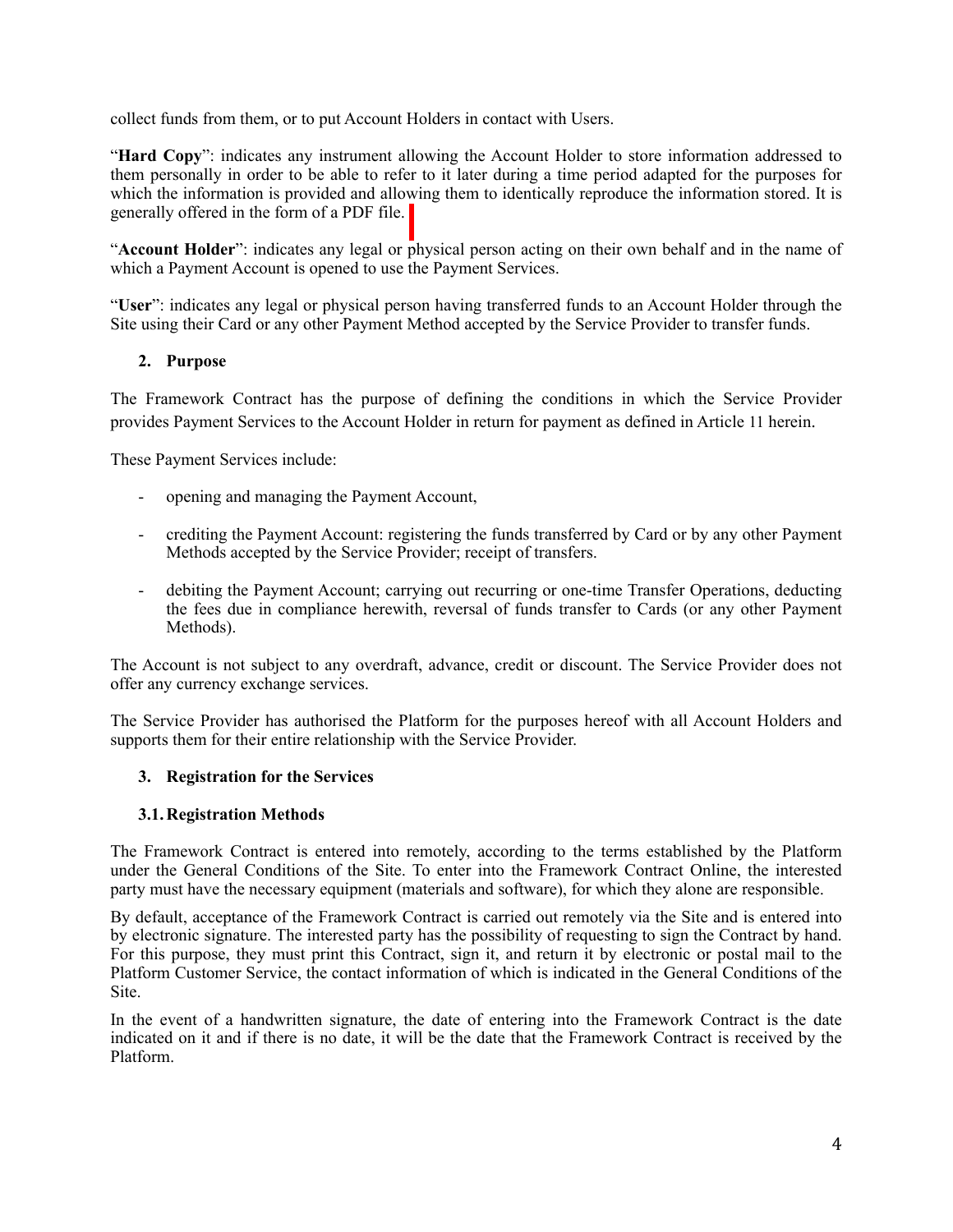Electronic signing of the Framework Contract is carried out via the Site. The date of entering into the Framework Contract corresponds to the date on which the interested party has finalised the e-signing process as indicated on the Site.

The Framework Contract entered into with the Parties electronically has the same legal status as a Framework Contract on paper.

### **3.2.Contractual Documents**

The Framework Contract includes:

- these General Conditions of Use of the Payment Services,
- the Registration Form available on the Site,
- the Price Conditions indicated via the Platform.

These General Conditions of Use of the Payment Services, as well as the Price Conditions, are made available to the Account Holder on the Site and downloadable as a Hard Copy. At any time during the contractual relationship, the Account Holder may, upon request, receive these documents in paper format.

The Service Provider will maintain access to the contractual documents for a term of five (5) years from the end of the contractual relationship. The Service Provider will end this service at the end of the abovementioned five- (5) year period.

The Service Provider may place conditions on entering into this Contract by the Account Holder providing certifications and information in order to validate their status in regard to these agreements.

#### **4. Opening an Account**

#### **4.1.Necessary and Prior Conditions for Opening an Account**

Any legally capable physical person at least eighteen (18) years of age and any legal person, residing and/ or registered in a Member States of the European Union or in a State that is part of the European Economic Area agreement or in a third-party country imposing equivalent obligations in terms of the fight against money laundering and the financing of terrorism, may send a request to open an Account subject to the physical person being referenced on the Site in the capacity of consumer or in the capacity of professional. A legal person may only be referenced as a professional.

The Account Holder acknowledges from the time of issuing their registration request to the Platform and during the entire term of the Framework Contract:

- that they are at least 18 (eighteen) years of age and legally capable or that they are legally formed with the status of a company;
- that they are acting on their own behalf;
- that all the information provided upon their registration are true, exact and up-to-date.

### **4.2.Registration Procedure and Opening an Account**

#### 4.2.1. Information and Proof

Any interested party must provide to the Platform the information and documents listed hereinbelow, for the Registration Form, in the event that this information and these documents are not already in possession of the Platform.

The interested party undertakes to provide the information and documents corresponding to their status either as a professional or as a consumer.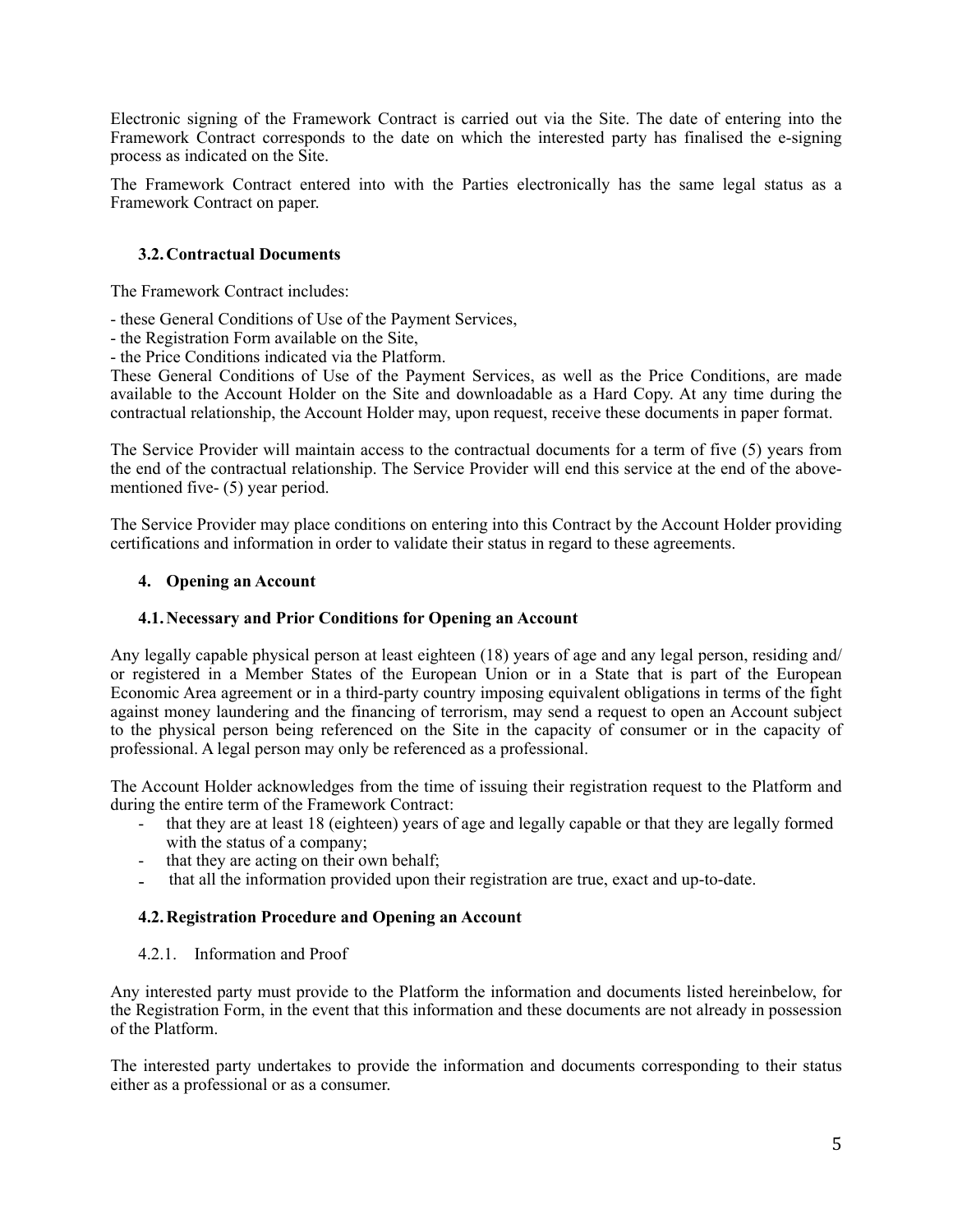For the Account Holder, who is a physical person and consumer:

- o their last name, first name, email address, date and place of birth, nationality and country of residence.
- $\circ$  a copy of the Account Holder's valid official identity document (e.g., identity card, driver's license, and for citizens of countries outside of the European Union, a passport).

For professional Account Holders:

- for physical persons:
	- o their last name, first name, email address, date of birth, nationality and country of residence.
	- o an original or a copy of the official registration extract dated within three months that indicates registration as a retailer or in the national business registry or any other professional organisation that the Account Holder is a member of.
	- o a copy of the Account Holder's valid official identity document (e.g., identity card, driver's license, and for citizens of countries outside of the European Union, a passport).
- for legal persons:
	- o their business name, business form, capital, address of the registered office, description of the activity, the identity of the business associates and officers, as well as the list of the beneficial owners such as defined by regulation,
	- o a Kbis extract or equivalent document dated within three months proving their registration at the Business and Companies Registry of a Member States of the European Union or a State that is part of the European Economic Area agreement or a third-party country imposing equivalent obligations in terms of the fight against money laundering and the financing of terrorism and their bylaws. This document must include the business name, legal form, address of the registered office and the identity of the business associates and officers mentioned in Sections 1° and 2° of Article R.123-54 of the Code of Commerce or their equivalent in foreign law.
	- $\circ$  a copy of the bylaws and potential decisions specifically certified true legal copy from the legal representative;
	- $\circ$  a copy of the identity card or passport of the legal representative and, as the case may be, the beneficial owner(s).
	- $\circ$  The statement from the beneficial owners of the legal person holding more than 25% of rights in the event that the interested party has not declared their beneficial owners in the national registry, or if it is not subject to this obligation.

The Account Holder may also be requested to provide the bank details from an open account in the name of the person mentioned in Sections 1° to 6° bis of Article L.561-2 of the Monetary and Financial Code in a Member State of the European Union or a State that is part of the European Economic Area agreement or a third-party country imposing equivalent obligations in terms of the fight against money laundering and the financing of terrorism

It is expressly established that the Service Provider maintains the possibility of requesting before opening an account and at any time during the term of the Framework Contract, additional documents related to the Account Holder, the beneficial owners, or a specific Payment Operation.

4.2.2. Restriction of the Payment Account

By the Service Provider's free assessment, use of a Payment Account may be restricted without the Service Provider having to justify their decision to the Account Holder in question. The functioning of the Payment Account will specifically be restricted when the Account Holder has not provided all of the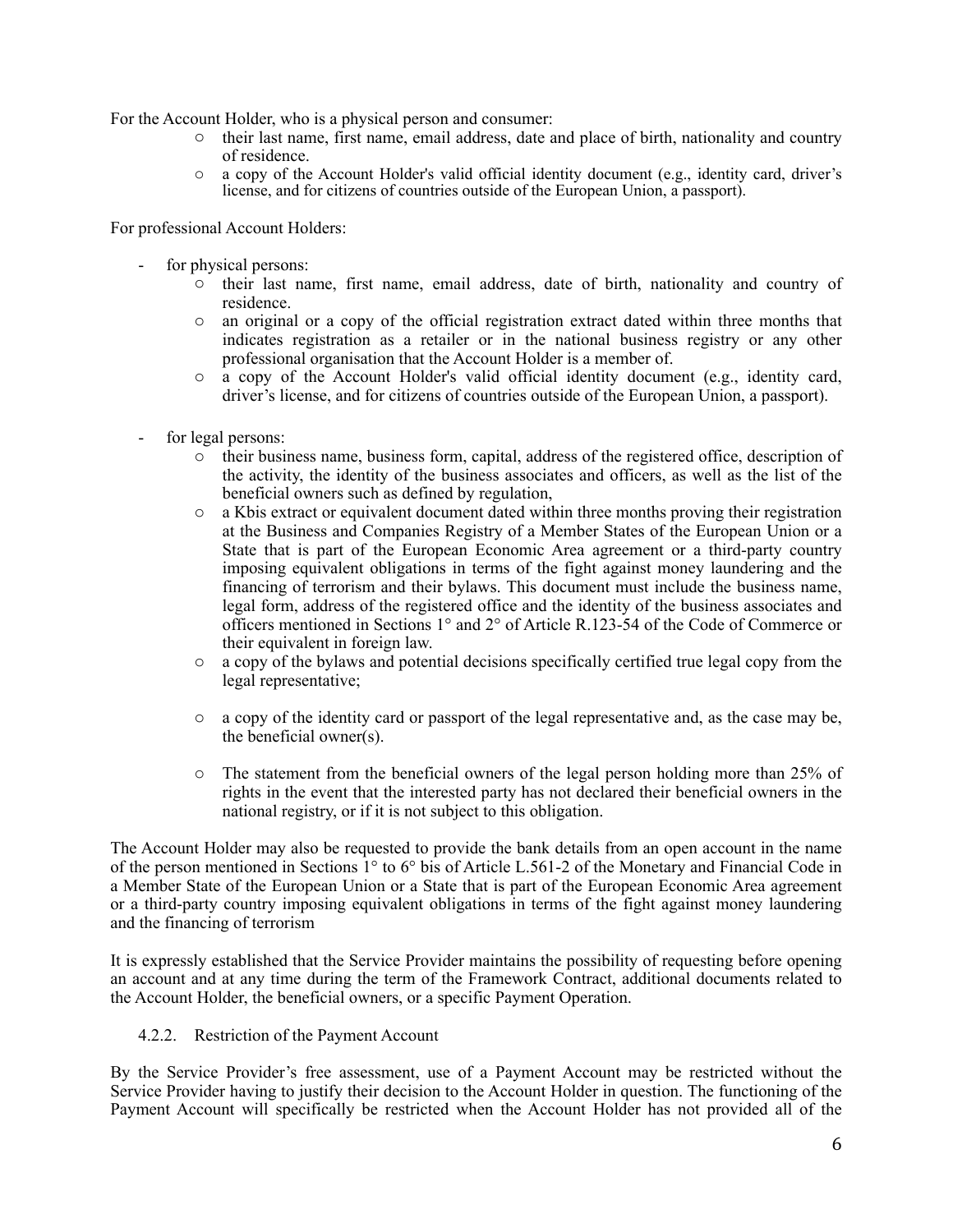information and documents required by the Service Provider, such as listed hereinabove. These restrictions are indicated to the Account Holder of the Platform.

### 4.2.3. Finalisation of Registration

After entering into the Framework Contract, the Account Holder must provide all of the information and proof that are requested by the Platform. By giving their consent to the terms of the Framework Contract, the Account Holder accepts that the Platform will transfer to the Service Provider their request for registration as an Account Holder and all the proof documents received by it.

The Service Provider alone has the power to accept the registration of an interested party as an Account Holder for a Payment Account in their name. This acceptance will be indicated to the Account Holder by the Platform by any means under the terms established on the Site.

The Service Provider, without motivation, or right to an indemnity in favour of the Account Holder, may refuse a request to open an Account. This refusal will be indicated to the Account Holder by the Platform by any means under the terms established on the Site.

# **5. Functioning of the Payment Account**

The amounts credited to the Payment Account result from the funds transferred by Card (or by any other Payment Method accepted by the Service Provider), or the receipt of a transfer. The amounts debited from the Payment Account result: from executing a Payment Order to an account opened in the books of a Third-Party Payment Service Provider, of the Service Provider withdrawing fees due by the Account Holder under the Framework Contract or, a reversal of an operation by Card (or by any other Payment Method).

### **5.1.Acceptance of Payment Orders by Card for the Payment Account**

Transactions for the Payment Account may be carried out by Card (or any other method accepted by the Service Provider), once or on several occasions. When such an operation is requested, the User will be identified on the Site by indicating their username (valid email address) and their password or via their Facebook account. The funds transfer request will be indicated on the Payment Page dedicated for this purpose. For all payments, the User may be requested to use a one-time code sent to their mobile telephone to the institution that issued the Card. If this is the case, it is the Service Provider's right to refuse any payment following their free assessment without this decision giving rise to any indemnification. The funds transfer operation is carried out by the institution that issued the Card. Any dispute for such a transfer must be indicated to this institution. The Service Provider is not authorised to cancel such a transfer.

The Account Holder is informed that the Service Provider accepting a Payment Order by Card does not guarantee the receipt of these funds by the Account Holder in their Account. The funds arriving in the Payment Account of the Account Holder is based on the effective receipt by the Service Provider of the funds collected less the fees agreed to under the Price Conditions.

If the funds are not received for technical reasons, the Service Provider will make their best efforts to settle the operation. If the funds are not received for any other reason, the Service Provider will immediately inform the Account Holder of their inability to credit their Account in the expected amount, and to contact the User.

In the event that the transfer of funds to the Account of the Account Holder is cancelled by the institution issuing the Card following the User disputing it, the Account Holder accepts that the Service Provider may reverse any funds transfer operation by Card by debiting the Payment Account of the corresponding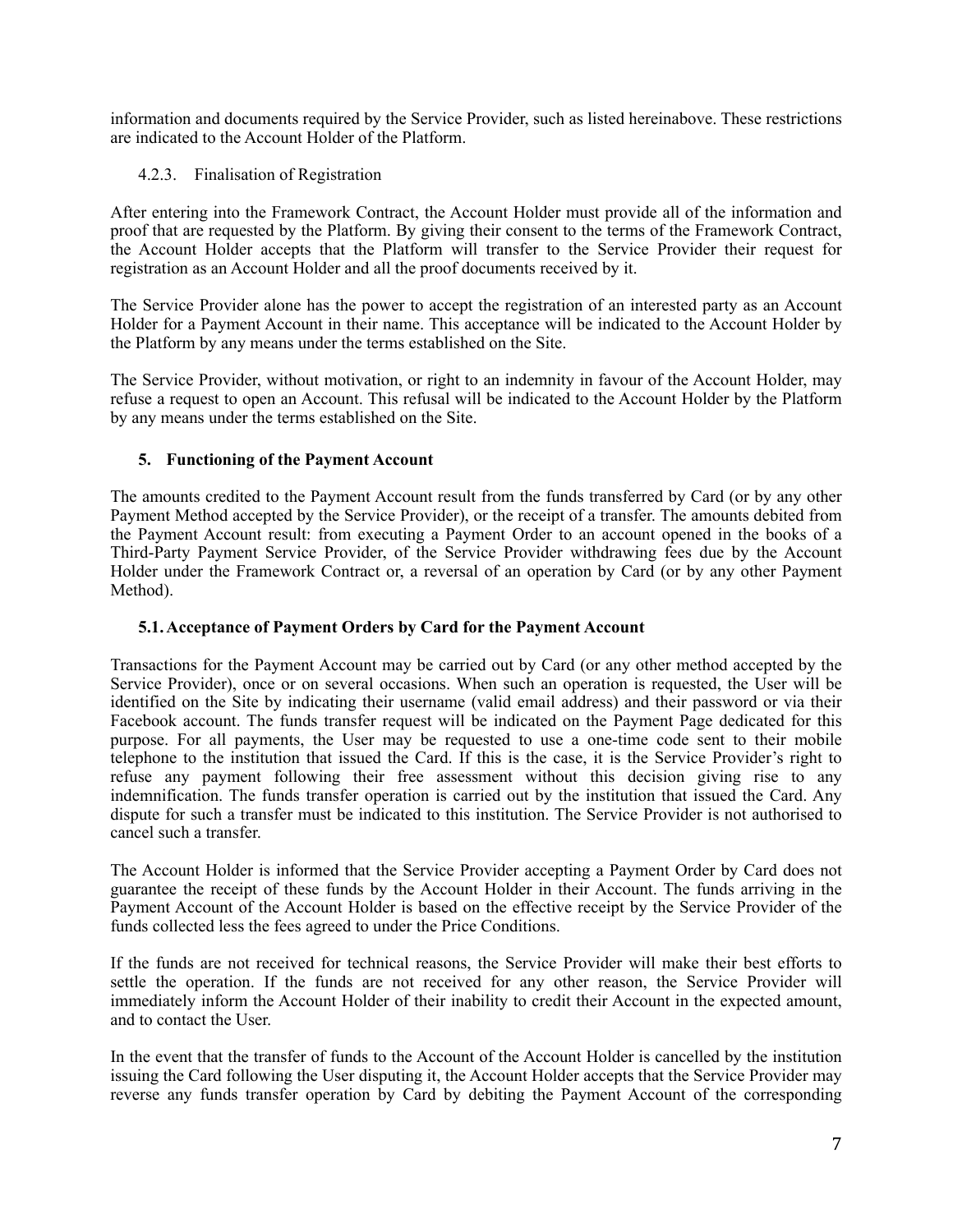amount. The Account Holder recognises that such dispute may be brought to the attention of the institution issuing the Card up until a maximum time frame of thirteen (13) months following the date that the account was debited related to said Card. In the absence of sufficient provisions in the Account to carry out such a reversal, the Service Provider may suspend or cancel any Payment Operation initiated by the Account Holder or a representative, or as the case may be, subrogate the rights of the Account Holder by carrying out recovery procedures for the amount due by the User by any means.

### **5.2.Receipt of Transfer to the Payment Account**

The Account Holder authorises the Service Provider to receive in their Payment Account SEPA transfer operations in euros from a bank account or payment account open in the books of a Third-Party PSP.

The funds are credited to the Payment Account by the Service Provider as quickly as possible following their effective receipt by the Service Provider.

After the funds are credited to the Account Holder's Payment Account, the Service Provider will make available a summary of the transfer operation received, including the following information: the reference number of the payment operation, a reference number allowing identification of the payer, the amount of the operation, the date of the credit value.

# **5.3.Execution of a Wire Transfer Operation Debited from the Payment Account**

The Account Holder may transfer orders for SEPA or international wire transfers to a Beneficiary's account held by a Third-Party PSP.

When the Account Holder wishes to carry out a Transfer Operation, they will indicate their identification in their Personal Online Area by indicating their Identification Data and, if need be, by following a Strong Authentication procedure if indicated to them. They will indicate on the Payment Page: the amount of the Payment Operation, the currency, the Payment Account to be debited, the date the Order is to be placed and any other required information. In the absence of a date indicated, the Transfer Order will be deemed to be placed immediately. The Account Holder must also follow the Authentication Procedure (or follow the Strong Authentication Procedure) indicated by the Service Provider.

The Account Holder may at any time issue a request to execute a Transfer Order to a Beneficiary designated by them that has a bank account or payment account from a Third-Party Payment Service Provider. The Account Holder must include the subject associated with each transfer by respecting the Authentication Procedure (or Strong Authentication Procedure, if it be the case) indicated by the Service Provider

The Account Holder irrevocably consents to the Payment Order by clicking on the "validation" button ("Date of Receipt"). The receipt of the Payment Order is confirmed in the Account Holder's Personal Online Area. No Order may be withdrawn by the Account Holder after the date upon which it is deemed to irrevocably have been received, which is from the Date of Receipt.

Before issuing a Transfer Order, the Account Holder (or the Platform acting on their behalf) must ensure that they have a sufficient amount of credit available in their Account to cover the amount of the Payment Operation and the related fees as established in the Price Conditions. If necessary, they must credit their Account before the Order is validly transferred to the Service Provider to carry it out.

It is expressly agreed that the Payment Orders are executed at the latest at the end of the Business Day following the Date of Receipt of the Order by the Service Provider (and on the agreed-to execution date for standing or timely transfers). Any Payment Order received after 4:00 p.m. by the Service Provider will be deemed to have been received the following Business Day. If the Date of Receipt is not a Business Day, the Payment Order will be deemed to have been received the following Business Day.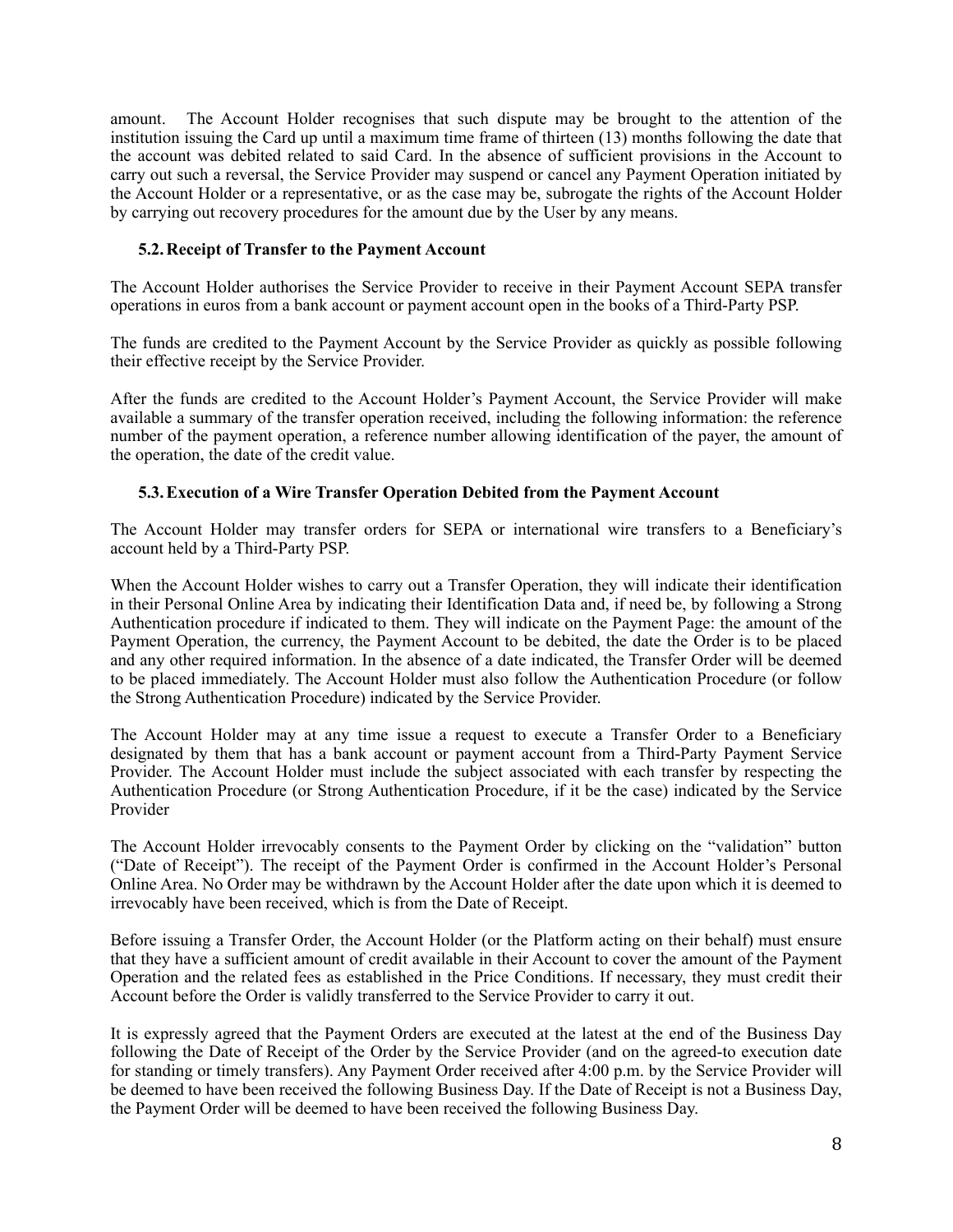For each Transfer Operation, the Account Holder may request from the Service Provider to be provided with a Hard Copy of the information related to the maximum execution time frame of this specific operation, the fees that they owe and, if it be the case, the details regarding these fees.

The Service Provider may be required to refuse to execute a Transfer Order that is incomplete or erroneous. The Account Holder must reissue the Order so that it is in proper conformity. Furthermore, the Service Provider may block a Transfer Order in the event of serious doubt regarding fraudulent use of the Account, unauthorised use of the Account, breach of security of the Account, in the event of a freeze issued by an administrative authority or for any other reason.

In the event a Transfer Order is refused or blocked, the Service Provider will inform the Account Holder thereof by any means. If possible, the Service Provider will indicate to the Account Holder the reasons for this refusal or blockage, unless it is prohibited from doing so due to a pertinent provision of national law or European Union law.

### **5.4.Reimbursement**

The Account Holder may at any time transfer instructions to cancel a transfer of funds in order to reimburse a User. The Account Holder will access the Site indicating their identifier and password. They will indicate, in their Personal Online Area, the amount of the reimbursement, the currency, the User to be reimbursed and any other required information.

The reimbursement operation is carried out by the Service Provider by crediting the Card used by the User or by transfer using the original payment methods, within the limit of the available balance in the Account and the rules for each network and SEPA rules within five (5) Business Days following the Service Provider's receipt of the request for reimbursement.

### **5.5.Specific Provisions for Services Initiating Payment and Information on Accounts Provided by Third-Party PSP**

When a Wire Transfer Order is consented to by a Third-Party PSP offering the services of initiating payment, this consent is agreed to between the Account Holder and said Third-Party PSP under the conditions agreed to between them. The Service Provider is not involved under these conditions and may in no way be held responsible in the event of a dispute related to providing this service by the Third-Party PSP following said conditions.

The Account Holder may not revoke a payment order after giving their consent that the Third-Party PSP providing the service of initiating payment initiates the Payment Operation.

If an unauthorised, unexecuted or improperly executed Payment Operation is initiated by the Third-Party PSP providing the service of initiating payment, the Service Provider, at the latest at the end of the following Business Day, shall immediately reimburse the Account Holder in the amount of the unauthorised, unexecuted or improperly executed operation and, if it be the case, refund the Account debited so that it is in the state that it would be in if the unauthorised or improperly executed Payment Operation had not taken place. The date on which the Account Holder's Payment Account is credited shall not be dated later than the date upon which it was debited.

### **6. Reporting**

The Account Holder, in their Personal Online Area, has a statement of the Payment Operations carried out on the Payment Account available to them. They are asked to attentively acknowledge the list of these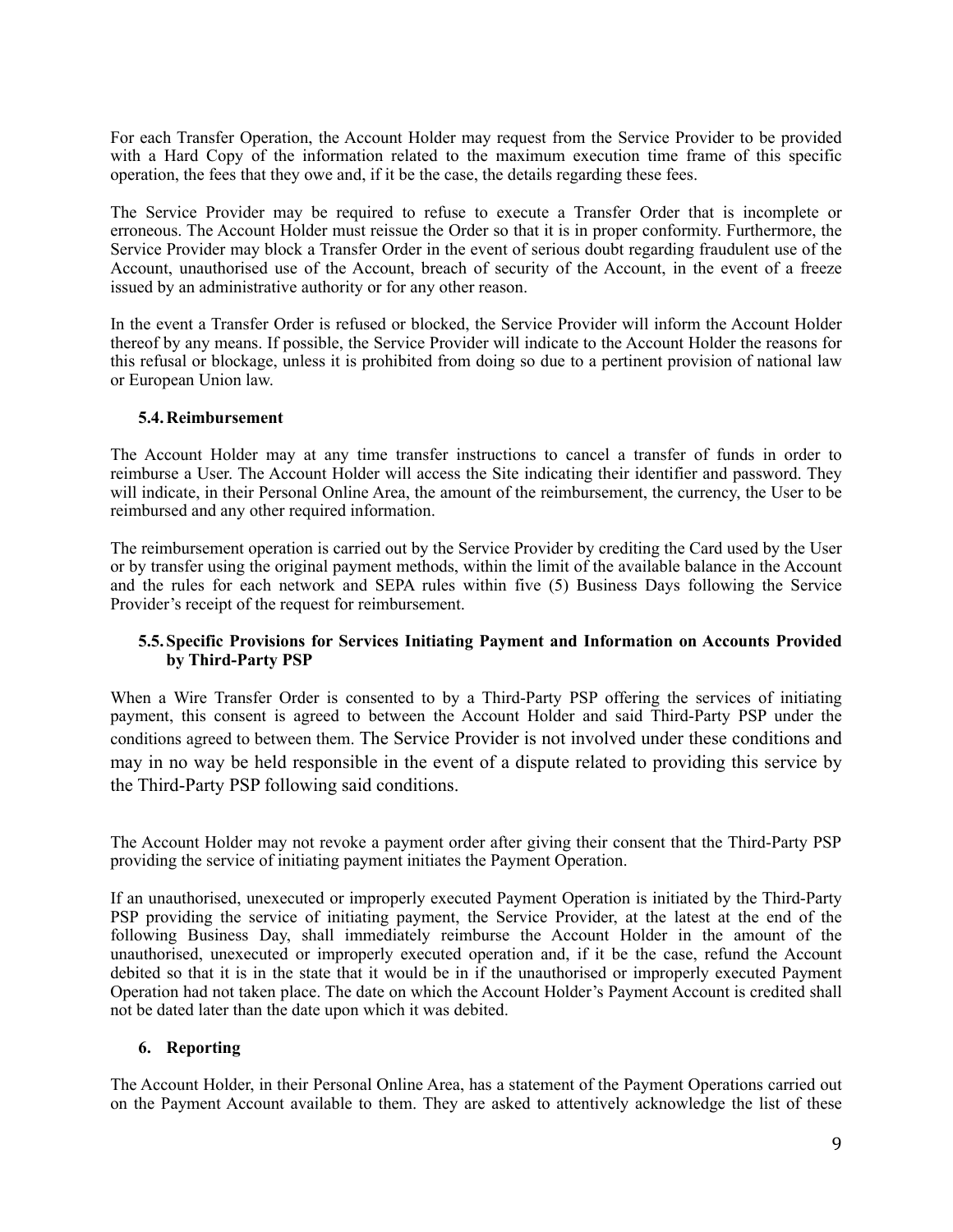operations. Operations statements may also, upon express request, be made available to the professional Account Holder for other time frames.

It is specified that for each Transfer Operation carried out by the Service Provider, the Account Holder has the following information available to them: the reference number of the Operation, the identification of the Beneficiary, the amount of the Operation, the date the Order is received, and if it be the case, the fees related to executing this Operation.

### **7. Access to the Payment Account and Confidentiality of Personalised Security Data**

The Payment Account is accessible online in the Personal Online Area, by using the Identification Data and in compliance with the requested Authentication Procedure (or Strong Authentication Procedure, depending on the case).

The Account Holder must indicate the Identification Data of each Authorised Person. Each Authorised Person accepts to not use the name or Identification Data of another person. The Account Holder alone is responsible for the use of their identifier.

Each Authorised Person is fully responsible for maintaining the confidentiality of their Identification Data, as well as any other Personalised Security Data potentially provided to the Service Provider or the Platform. The Account Holder must take all reasonable measures to maintain the confidentiality and security of their Personalised Security Data. They also undertake to educate the Authorised Persons regarding the confidentiality and security of their own Personalised Security Data.

The Account Holder (and each Authorised Person) accepts to not communicate their Personalised Security Data to third parties. By way of exception, the Account Holder may communicate to authorised Third-Party PSP in a Member State of the European Union or in a State that is part of the European Economic Area agreement for information services regarding the accounts and initiation of Payment Operation (such as defined in Article 4 of European Directive 2015/2366, called "PSD2"). The Account Holder must ensure that this Third-Party PSP is authorised for the above-mentioned services and that it accesses the Personalised Security Data in a secured environment.

# **8. Objection Regarding Personalised Security Data**

The Account Holder must inform the Platform of the loss or theft of their Personalised Security Data, of any misuse or unauthorised use of their Personal Online Area or data relating to them as soon as they become aware of this and request that it be blocked. This declaration must be carried out:

- by making a telephone call to the Platform Customer Service at the number indicated in the General Conditions of the Site; or
- directly by electronic message through the contact form accessible on the Site.

The Service Provider, through the Platform, shall immediately execute the request for objection. The event will be recorded and date/time stamped. An objection number with date/time stamp will be provided to the Account Holder. Written confirmation of this objection will be sent by the Platform to the Account Holder in question by electronic message. The Service Provider will take administrative responsibility of the file and keep all proof relating to it for 18 (eighteen) months. Upon written request of the Account Holder and before this time frame expires, the Service Provider will provide a copy of this objection.

Any request for objection must be confirmed immediately by the Account Holder in question, by a letter signed by the latter, provided or sent by registered mail, or email, to the Service Provider at the postal address indicated hereinabove or at the address indicated in the General Conditions of the Site.

The Service Provider will not be held responsible for the consequences of an objection sent by fax or email that does not come from the Account Holder.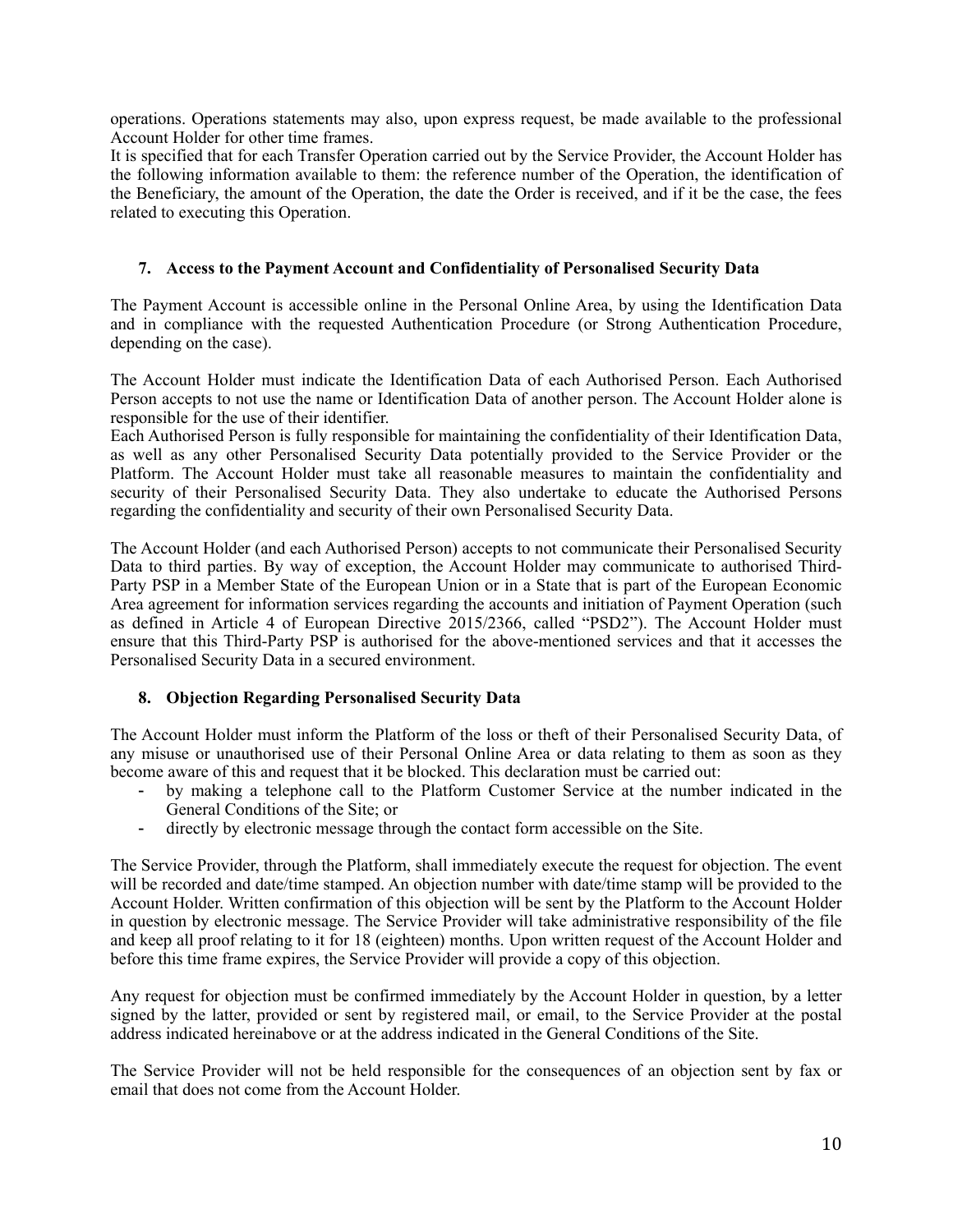A request for objection is deemed to be made on the date and time of the effective receipt of the request by the Platform. In the event Personalised Security Data is stolen or there is fraudulent use of the Personal Online Area, the Service Provider is authorised to request from the Platform, a statement or copy of the complaint of the Account Holder and undertakes to respond to it as quickly as possible.

### **9. Blocking a Payment Account and Refusing Access to a Payment Account**

The Service Provider reserves the right to block the Payment Account for objectively motivated reasons regarding the security of the Payment Account, the presumption of unauthorised or fraudulent use the Payment Account or a significantly increased risk that the Account Holder is incapable of fulfilling their obligation to pay the fees due under this Framework Contract.

The Account Holder is informed that the Service Provider may refuse access to the Payment Account by Third-Party PSP providing the service of initiating payment or information on the accounts, for objectively motivated or documented reasons related to unauthorised or fraudulent access to the Payment Account by this Service Provider, including initiating an unauthorised or fraudulent payment operation.

In this event, the Account Holder will be informed in their Personal Online Area of the block or refusal of access to the Payment Account and the reasons for this block or refusal. This information will be provided to them, if possible, before the Payment Account is blocked or access is refused and at the latest immediately after the block or refusal, unless providing this information is not communicable for reasons of objectively motivated security or is prohibited under another provision of pertinent European Union or national law.

The Service Provider will unblock the Account or re-establish access to it when the reasons for the block or refusal of access no longer exist. The Account Holder may request at any time that the Account be unblocked by indicating this to the Platform Customer Service, the contact information of which is included in the General Conditions of the Site. The Account Holder may be requested to create new Identification Data.

### <span id="page-10-0"></span>**10. Contesting an Operation**

#### **10.1.Provisions Common to All Account Holders**

For any claim relating to Payment Operations carried out by the Service Provider in the framework hereof, the Account Holder is asked to address the Platform Customer Service at the address indicated for this purpose in the General Conditions of the Site.

If an Order is executed by the Service Provider with errors attributed to this latter, this should be contested as soon as possible to the Service Provider, the Order will then be cancelled and the Account returned to the situation that it was in before receiving the Payment Order. Following that, the Order will be correctly reissued.

The fees indicated in the Price Conditions may be due in the event an Operation is unjustifiably contested.

### **10.2.Provisions Applicable to Professional Account Holders**

Professional Account Holders wishing to contest a Transfer Operation unauthorised by them or improperly executed must contact the Platform Customer Service by telephone as soon as possible after they become aware of the anomaly and at the latest within eight (8) weeks following the transaction of the operation, it being their responsibility to contest it to the Service Provider as soon as possible. Unless there are good reasons to suspect the Account Holder of fraud, the Service Provider will reimburse the Account Holder in the amount of the Operation immediately following receiving the request to contest it, and in any case at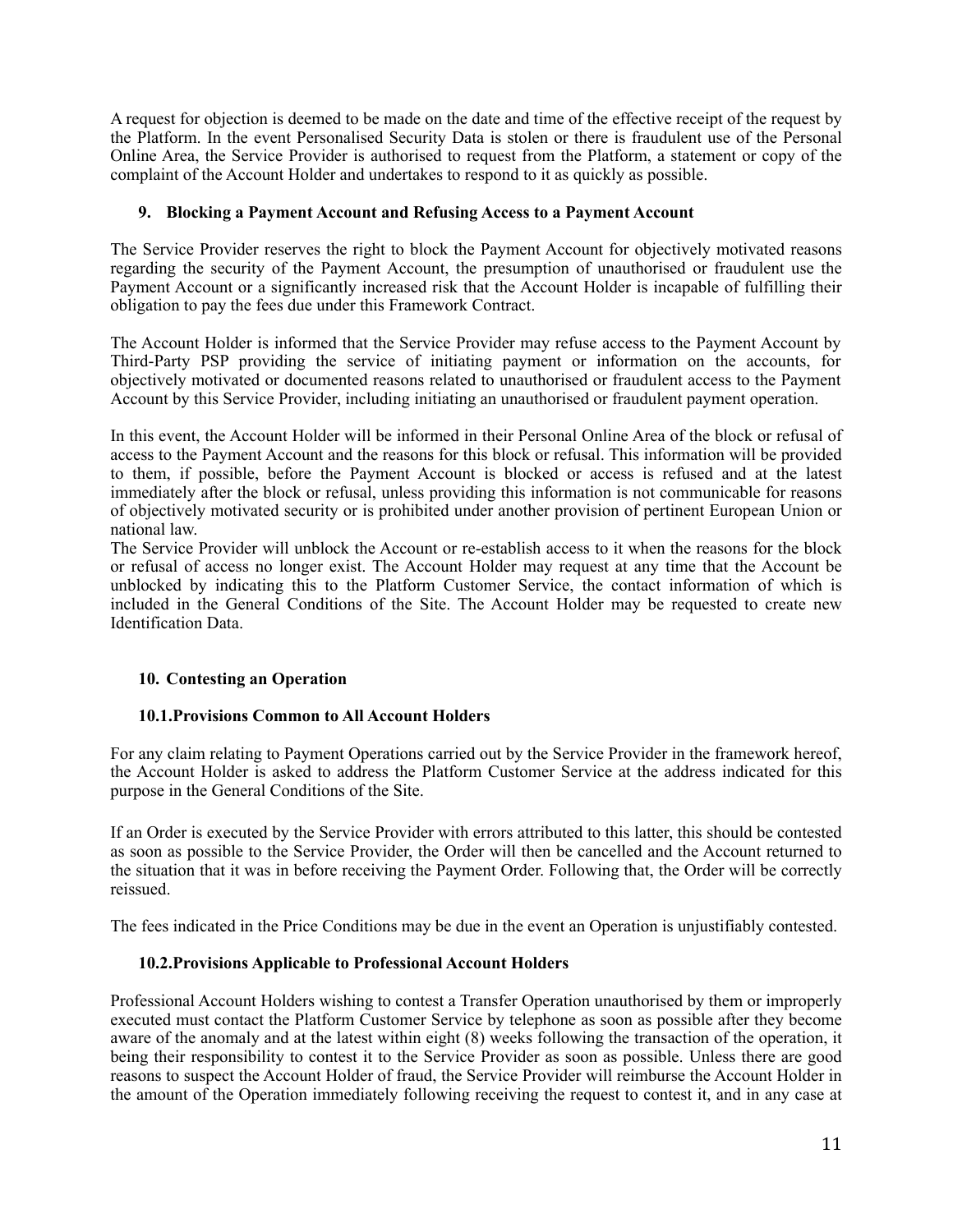the latest at the end of the next Business Day. The Service Provider will return the Account to the state it was in before the unauthorised Payment Operation took place

In the event of the loss or theft of Personalised Security Data, unauthorised Operations carried out before they are contested are the Account Holder's responsibility. Operations carried out after they are contested are borne by the Service Provider unless in the event of fraud by the Account Holder.

#### **10.3.Provisions Applicable to Consumer Account Holders**

Consumer Account Holders wishing to contest a Transfer Operation unauthorised by them or improperly executed must contact the Platform Customer Service by telephone as soon as possible after they become aware of the anomaly and at the latest within thirteen (13) months following the date it is debited, it being their responsibility to contest it to the Service Provider as soon as possible. Unless there are good reasons to suspect the Account Holder of fraud, the Service Provider will reimburse the Account Holder in the amount of the Operation immediately following receiving the request to contest it, and in any case at the latest at the end of the next Business Day. The Service Provider will return the Account to the state it was in before the unauthorised Payment Operation took place

In the event it is contested, responsibility for proof that the Operation was identified, duly recorded and accounted for, and that it was not affected by technical or other deficiencies is the responsibility of the Service Provider.

In the event of an unauthorised Payment Operation following the loss or theft of Personalised Security Data, the Account Holder is responsible for the losses related to the use of Personalised Security Data before it is contested, up to a threshold of fifty (50) euros. Operations carried out after they are contested are borne by the Service Provider unless in the event of fraud by the Account Holder. However, the Account Holder is not held responsible in the event:

- Of an unauthorised Payment Operation carried out without using Personalised Security Data;
- Of the loss or theft of Personalised Security Data that could not be detected by the Account Holder before the payment was made;
- Of losses due to actions or failures of an employee, agent or subsidiary of a PSP or an entity to which these activities were externalised.

The Account Holder is also not held responsible:

- if the unauthorised Payment Operation is carried out by diverting the Personalised Security Data, without the Account Holder's knowledge;
- in the event of counterfeiting the Personalised Security Data, if, at the time of the unauthorised Payment Operation, the Account Holder is in possession of this Data.

The Account Holder will bear all the losses arising from unauthorised Operations if these losses result from fraudulent activity by them or if they intentionally seriously neglected the obligations to keep their Personalised Security Data secured and to contest operations in the event of loss, theft or diversion of their Data.

Barring fraudulent activities on behalf of the Account Holder, the latter will not bear any financial consequences if the unauthorised Operation was carried out without the Service Provider requiring Strong Authentication of the Account Holder, in the event that regulations require it.

### <span id="page-11-0"></span>**11. Financial Conditions**

The services offered herein are invoiced by the Platform on behalf of the Service Provider in compliance with the Price Conditions.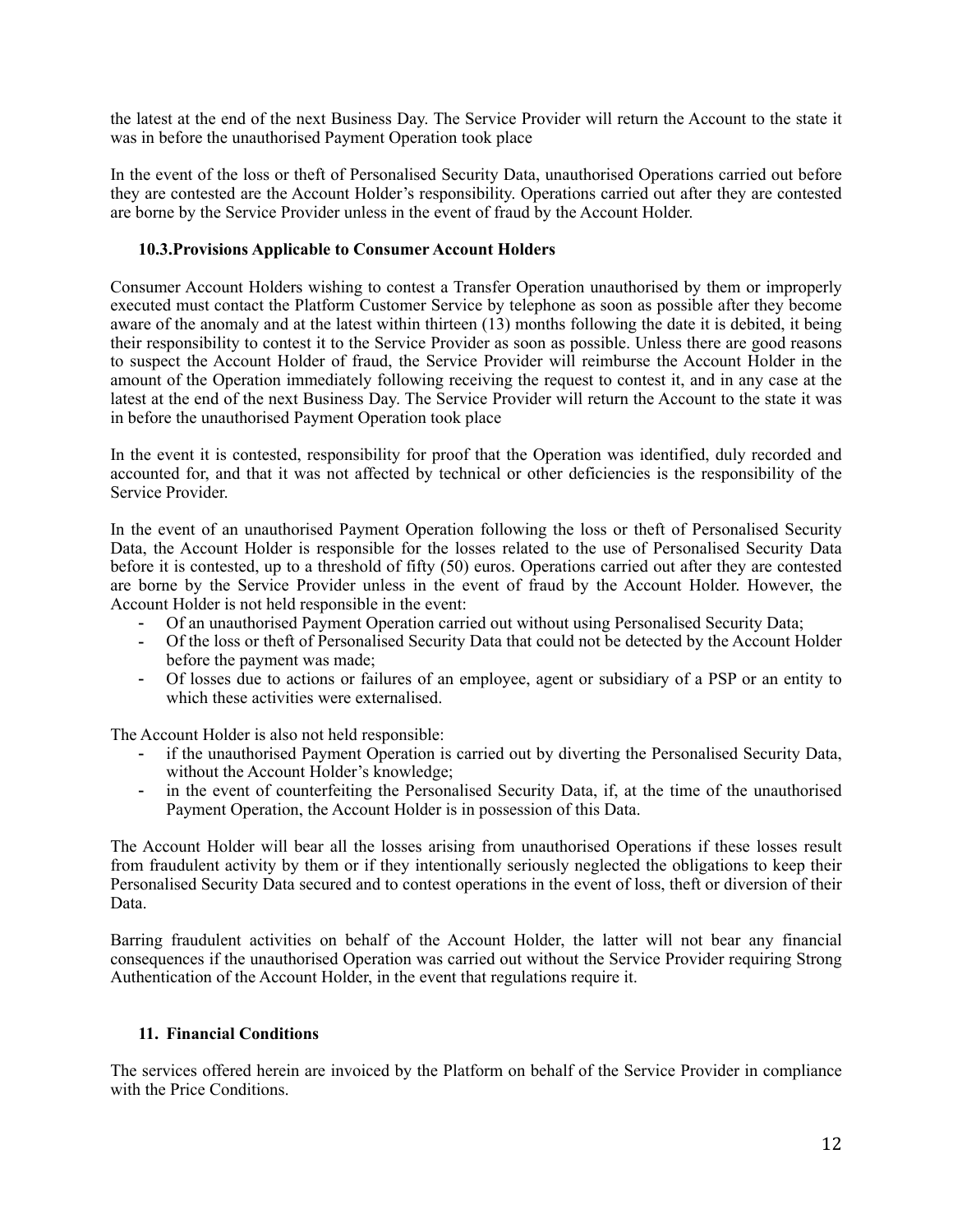Any commissions due by the Account Holder are automatically deducted from the Payment Account by the Service Provider. The Account Holder authorises the Service Provider to compensate at any time, even after the Account is closed, any irrefutable credit, liquid and collectible that remains owed, of any nature whatsoever. Funds in the Payment Account may be compensated for any amount due, collectible and unpaid of the Account Holder to the Service Provider.

In the event of late payment of the amounts due and collectible of the Account Holder to the Service Provider, the Account Holder will owe late-payment interests for the period from the date they are due until payment is complete. The applicable interest rate will be calculated on the basis of two times the annual legal interest rate published twice yearly for businesses. The amount of late-payment interest will be equal to the product of the amount unpaid multiplied by the above-mentioned legal interest rate and the number of days late over 365.

# **12. Term and Termination**

The Framework Contract is entered into for an indeterminate period. It enters into force from the time it is accepted by the Account Holder.

The latter may at any time and by respecting an advance notice of thirty (30) calendar days, terminate the Framework Contract. The Service Provider may at any time terminate the Framework Contract, by respecting an advance notice of two (2) months provided in Hard Copy format. In this case, the fees irrefutably owed for the Payment Services are due by the Account Holder on a pro rata basis for the period elapsed at the termination date.

Beyond six (6) months, the Framework Contract may be terminated without costs. In other cases, termination costs may apply, in compliance with the Price Conditions.

For these purposes, each Party must notify the termination hereof to the other Party, by registered letter with acknowledgment of receipt, to the postal and email address indicated in the General Conditions of the Site.

Consequently, the entire Framework Contract is terminated any Payment Account is closed. The credit in the Account will be transferred in a time frame of thirteen (13) months to the Account Holder's Bank Account after deducting the fees due and payable to the Service Provider. If the credit in the Payment Account surpasses the threshold indicated in the Price Conditions, the amount surpassing the threshold will be transferred within thirty (30) days following the date the termination takes effect to the Account Holder's bank account after deducting the fees due and payable to the Service Provider. The Service Provided is discharged of any obligation upon confirming to the Account Holder the transfer to the bank account indicated.

In the event of serious breach, fraud, or lack of payment on the part of the Account Holder, the Service Provider reserves the right to suspend or terminate this Contract by sending an email along with a registered letter with acknowledgment of receipt without providing reasons or advance notice.

It is established that the Framework Contract will be automatically terminated in the event of new circumstances that affect the ability of a Party to carry out the obligations of the Contract.

### **13. Modification of the Contract**

The Service Provider reserves the right, at any time, to modify the Framework Contract. Any draft modification of the Framework Contract is provided to the Account Holder via the Platform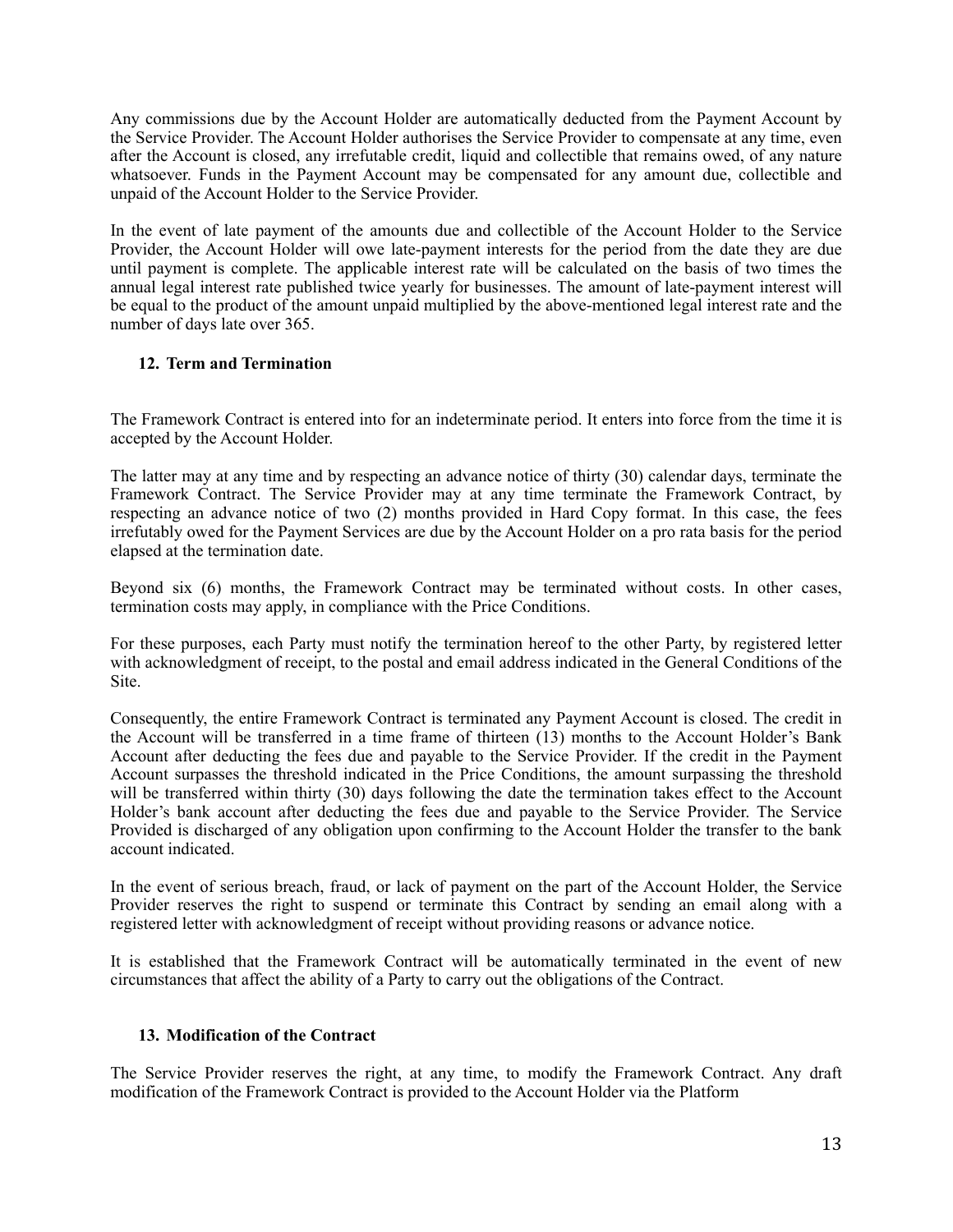Any Account Holder may refuse the proposed modifications and must notify their refusal to the Platform Customer Service by registered letter with acknowledgment of receipt two (2) months before the proposed modifications enter into force (post office stamp being proof thereof) to the address indicated in the General Conditions of the Site.

Lacking notification of refusal before the indicated date that they enter into force, the Account Holder will be deemed to have accepted the proposed modifications. The relationship between the Parties after the date of entry into force will then be governed by the new version of the Framework Contract.

In the event the Account Holder refuses, this refusal will give rise, without fees, to the termination of the Framework Contract, as well as the transfer of the balance of the Payment Account in a time frame of thirteen (13) months following the date the termination takes effect in order to cover anything contested in the future.

Any legislative or regulatory provisions that make modifications necessary to any part of the Framework Contract will be applicable from the date they enter into force, without advance notice. However, the Account Holder will be informed thereof.

### **14. Security**

The Service Provider undertakes to ensure that the services are provided with respect to the applicable laws and regulations and best practices. Specifically, the Service Provider shall do what is necessary to ensure the security and confidentiality of the Account Holder's data, in compliance with the regulation in force.

The Service Provider reserves the right to temporarily suspend access to the online Account for technical, security or maintenance reasons without these operations invoking any right to an indemnity of any kind. It undertakes to limit these types of interruptions to those that are strictly necessary.

However, the Service Provider shall not be held responsible to the Account Holder for potential errors, omissions, interruptions or delays of operations carried out via the Site that result from unauthorised access by the latter. The Service Provider shall not be held responsible for the theft, destruction or unauthorised disclosure of data that results from unauthorised access to the Site. Furthermore, the Service Provider remains outside of the scope of the legal relationship between the Account Holder and a User or between the Account Holder and the Site. The Service Provider will not be held responsible for defaults, breaches or negligence between a User and an Account Holder, or the Site and an Account Holder.

If the unique identifier or any other information necessary to carry out a Payment Operation provided by the Account Holder is inexact, the Service Provider cannot be held responsible for the improper execution of said Service.

The Platform alone is responsible for the security and confidentiality of the data exchanged in the framework of using the Site in compliance with the General Conditions of the Site, the Service Provider being responsible for the security and confidentiality of the data that it exchanges with the Account Holder in the framework hereof for creating and managing their Account, as well as Payment Operations related to the Account.

### **15. Limits to the Service Provider's Liability**

The Service Provider is in no way involved in the legal and commercial relationships and potential disputes arising between the Account Holder and the User or between the Account Holder and the Platform or between the Account Holder and a Beneficiary. The Service Provider exercises no oversight over the conformity, security, legality, characteristics and the appropriate character of the products and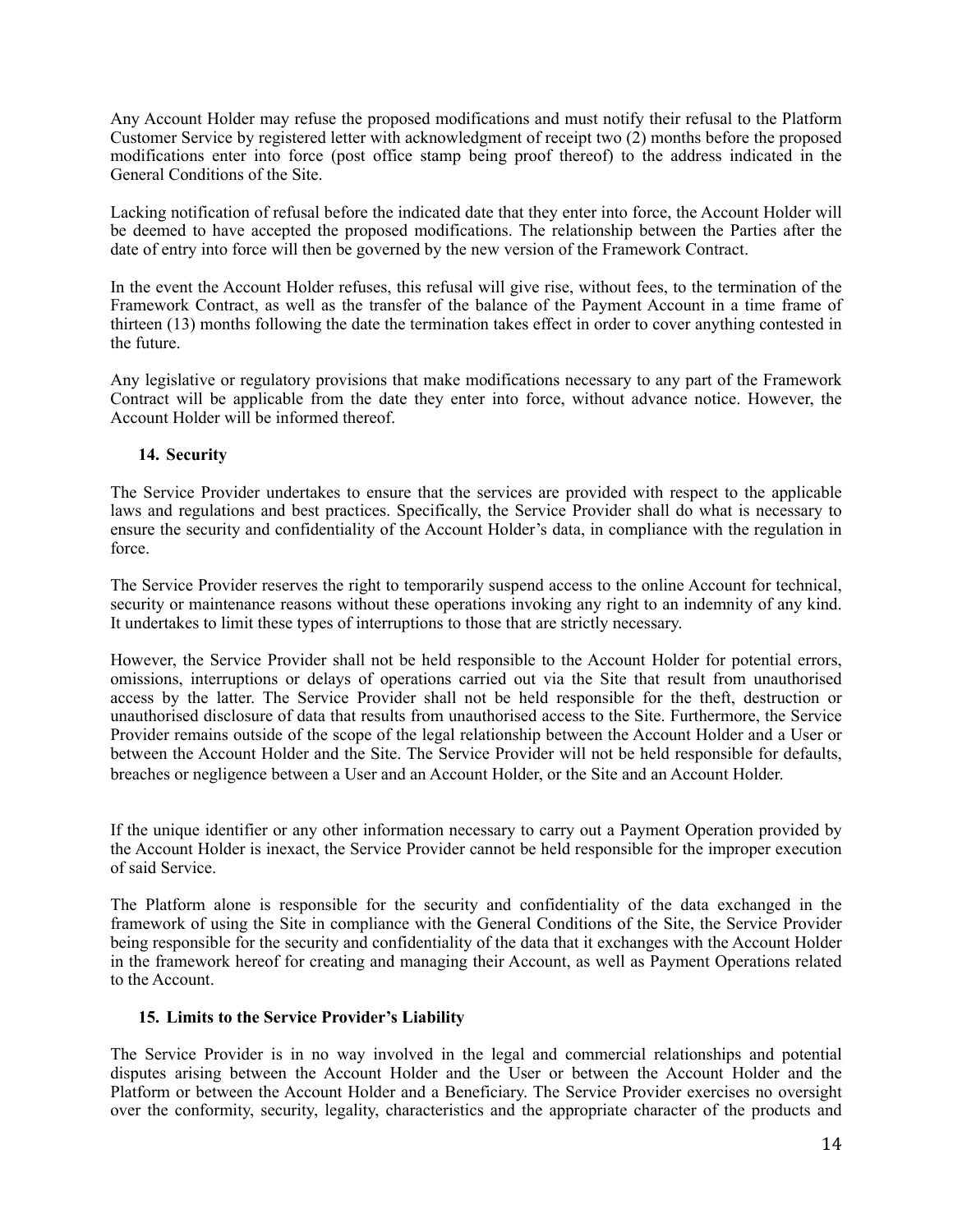services subject to a Payment Operation.

Every operation carried out by the Account Holder gives rise to a contract created directly between themselves and a User who is a stranger to the Service Provider. Consequently, the latter cannot be held responsible for the non-performance or improper performance of the obligations arising from it, or any potential damages caused to the Account Holder.

Notwithstanding any contrary provision in this Contract, the Service Provider's liability in terms of an Account Holder is limited to reparations for direct damages as established by regulation.

#### **16. The Account Holder's Commitments**

The Account Holder acknowledges that elements in their Personal Online Area do not infringe on the rights of a third party and are not contrary to the law, public order, or proper ethics. They undertake:

- (i) To not perform the Framework Contract in an illegal manner or under conditions that may damage, deactivate, overload or alter the site;
- (ii) To not usurp the identity of another person or entity, falsify or divulge their identity, their age or create a false identity;
- (iii) To not divulge data or personal information related to a third party, such as postal addresses, telephone numbers, email addresses, bank card numbers, etc. In the event of a breach of these obligations, the Service Provider may take all appropriate measures in order to bring an end to these actions. It also has the right to suspend, erase and/or block the Account Holder's access to their Account.
- (iv) Without prejudice to legal actions undertaken by third parties, the Service Provider has the right to personally bring any legal action that seeks to repair the damages that it has personally been subject to due to the Account Holder's breach of their obligations under this Contract.

If the Account Holder is aware of a breach of the above-mentioned obligations, they are asked to inform the Service Provider of these actions by contacting it at the address:  $\text{legal@many.com.}$ 

### **17. Withdrawal Right**

### **17.1.Provisions Common to All Account Holders**

The Account Holder having been initiated under the meaning of Articles L.341-1 et seq. of the Monetary and Financial Code has a time frame of 14 (fourteen) calendar days to exercise their right of withdrawal, as the case may be subject to responding to the conditions of Article D341-1 of this Code, without having to justify the reason or bear the penalty. This time frame for withdrawal begins from the day of their registration as an Account Holder.

#### **17.2.Provisions Applicable to Consumer Account Holders**

Under Article L222-7 of the Consumer Code, the consumer Account Holder has a right of withdrawal that may be exercised in a time frame of 14 (fourteen) days without having to justify the reason or bear the penalty. This withdrawal time frame begins either from the day of entering into the Framework Contract, or from the receipt of the contractual conditions and information, if this date is after that of the date the Framework Contract is entered into. The Framework Contract may only be put into effect before the withdrawal deadline has expired upon the approval of the consumer Account Holder. The consumer Account Holder recognises that the use of Payment Services after entering into the Framework Contract constitutes an express request on its part to begin performing the Framework Contract before the abovementioned deadline has expired. Exercising the right of withdrawal involves the Framework Contract coming to an end, and in the event performance thereof has begun, takes the form of termination and does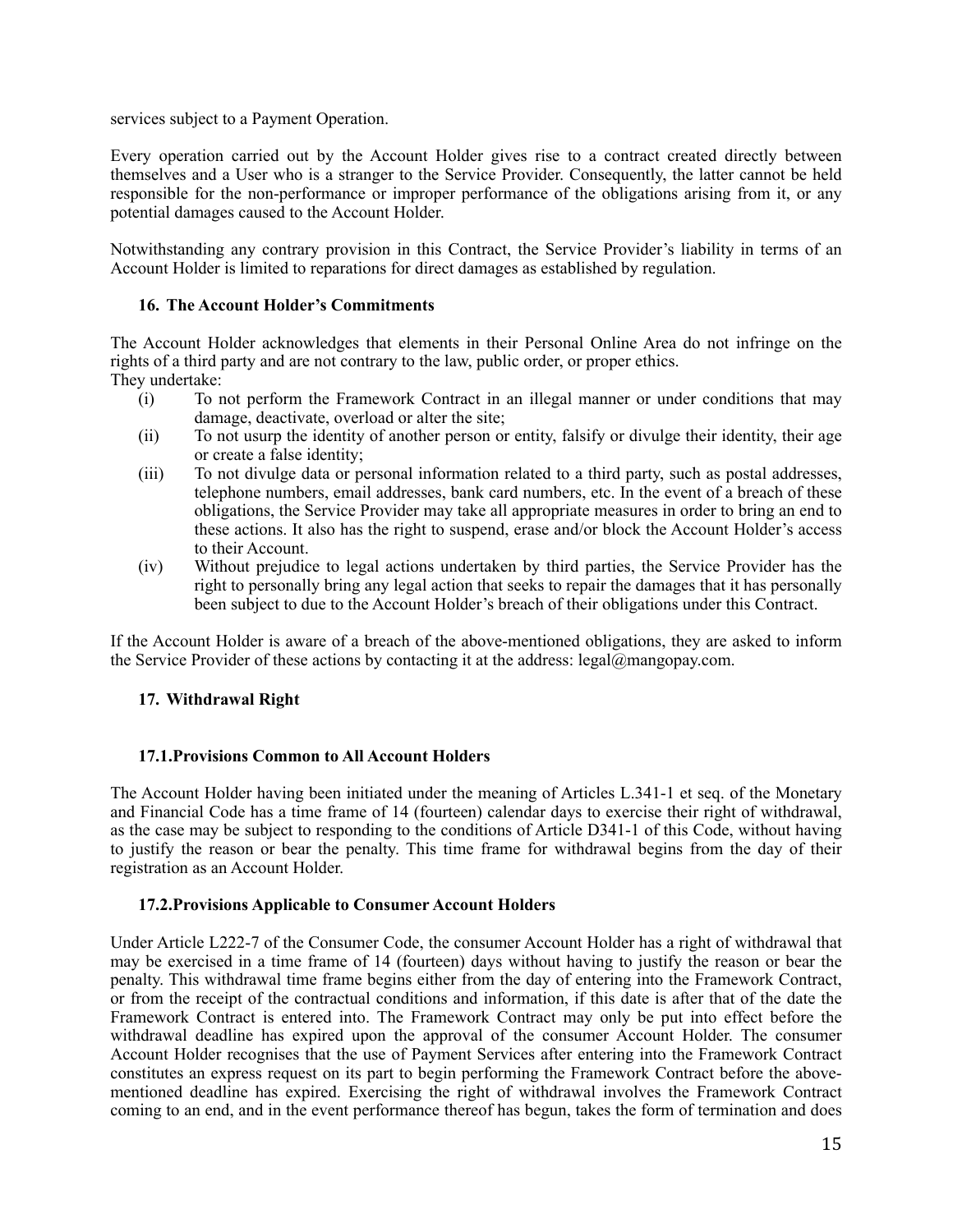not bring into question the services previously provided. In this event, the consumer Account Holder will only be responsible for a payment proportional to the Services effectively provided.

# **17.3.Exercising the Withdrawal Right**

The Account Holder must notify the Platform Customer Service of their withdrawal request within the indicated time frame by telephone or by email and by sending confirmation to the address of the Platform Customer Service. For this purpose, it may use the withdrawal slip made available to them by the Platform.

### **18. Rules Regarding the Fight Against Money Laundering and the Financing of Terrorism**

The Service Provider is subject to all of the Luxembourg regulations regarding the fight against money laundering and the financing of terrorism.

Pursuant to the provisions of Luxembourg law, relating to financial organisations participating in the fight against money laundering and the financing of terrorist activities, the Service Provider must obtain information from all Account Holders regarding any operation or original business relationship, the subject and the destination of the operation or the opening of the Account. Furthermore, it must carry out all due diligence for identifying the Account Holder and, if it be the case, the beneficial owner of the Account and/or the Payment Operations related to them.

The Account Holder recognises that the Service Provider may bring an end or postpone at any time the use of Personalised Security Data, access to an Account or the execution of an Operation in the absence of sufficient elements regarding their purpose or nature. They are informed that an operation carried out in the framework hereof may be subject to exercising the right of communication to the national financial intelligence unit.

The Account Holder, pursuant to regulations, may access all information thus communicated subject to this right of access not jeopardising the purpose regarding the fight against money laundering and the financing of terrorism if this data relates to the individual making the request.

No proceedings or civil liability action may be brought and no professional sanctions issued against the Service Provider, their officers or agents if they have made declarations regarding suspicions in good faith to their national authority.

### **19. Protection of Personal Data**

The Service Provider collects and processes all Personal Data in compliance with the regulations in force applicable to the protection of this Data.

The Personal Data required during registration is necessary in the framework of the services provided in compliance herewith. If the obligatory Personal Data is not provided, the interested party may be refused access to the services.

The Person in Question is informed that the Personal Data is specifically collected for the following purposes: providing the services such as described herein; the fight against money laundering and the financing of terrorism; managing requests for information and claims; carrying out statistics. This data processing is specifically necessary for the performance of the Framework Contract as well as respecting the legal obligations that the data processor is subject to. The Service Provider and the Platform act as joint processors of this data.

The Personal Data shall not be transferred to any third party without the express consent of the Persons in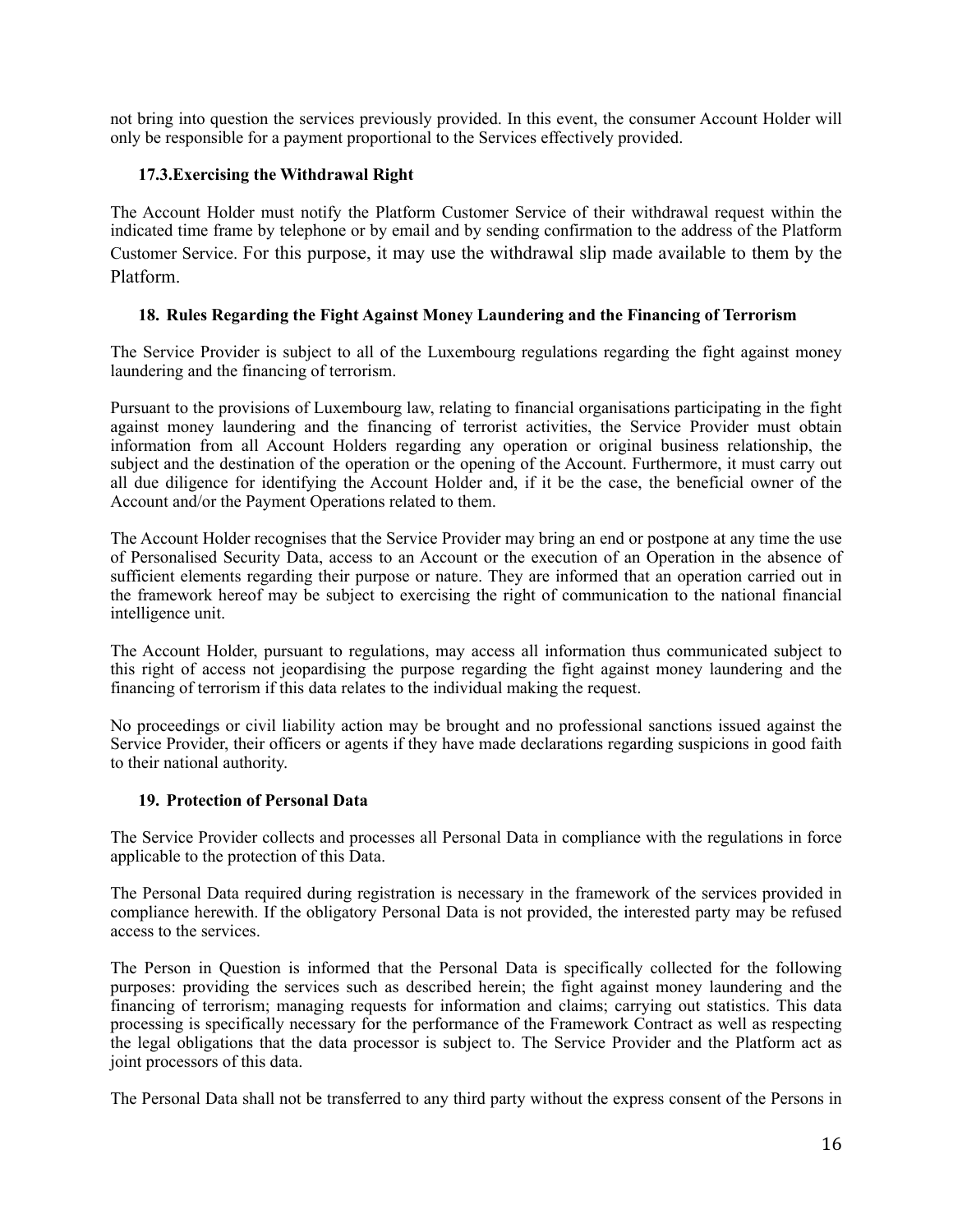Question. However, the Person in Question is informed that the Personal Data is transferred to the Service Provider's subcontractors for the above-stated purposes. Said subcontractors only act on instructions from the Service Provider and exclusively on behalf of the latter.

The Person in Question may access the list of subcontractors by sending their request to the Platform Customer Service. They are informed that the Service Provider ensures that their subcontractors take all necessary measures in order to maintain the security and confidentiality of the Personal Data. In the event the Data is violated (loss, breach, destruction, etc.) involving increased risk to the Person in Question, the latter will be informed thereof.

The Service Provider reserves the right to disclose Personal Data at the request of a legal authority to be in compliance with any law or regulation in force, to protect or defend the rights of the Account Holder or the Person in Question, if circumstances require it or to protect the security of the Service Provider, the Services or the public.

Personal Data processed by the Service Provider in the framework of the services provided in compliance herewith is kept for the period of time that is strictly necessary to attain the purposes mentioned hereinabove. Barring legal and regulatory provisions to the contrary, the Data will not be kept beyond the effective date of termination of the Contract. It is specifically indicated that the Personal Data relating to identification is kept for a term of five years from the end of the contractual relationship, subject to applicable regulation in terms of the fight against money laundering and the financing of terrorism.

The Persons in Question have the following rights pertaining to their Data, according to the conditions established by regulations: the right of access, right of rectification, the right of objection, the right of erasure, the right to restrict its processing and the right of portability. The Person in Question may at any time exercise these rights by addressing the Platform Customer Service. The request must indicate their last name, first name, identifier, and include a photocopy of an identity document bearing their signature.

A response will be sent to the Person in Question in a time frame of one (1) month following receipt of the request. This deadline may be extended to two (2) months, given the complexity and the number of requests. In this case, the Person in Question will be informed of this extension and the reasons for postponement within a deadline of one (1) month from the receipt of the request.

The Person in Question will be informed if they have the right to file a claim with the competent authority for any request related to their Personal Data.

If the Person in Question provides the request in electronic format, the response will be provided in electronic format, unless they expressly request otherwise.

When the Personal Data relate to a Person in Question who is not a party to the Framework Contract has been transferred by the Account Holder, the latter will be responsible for communicating to the Person in Question the information of this Article.

Additional Information on the processing of Personal Data carried out in the framework hereof, the time frame that it is kept and the rights of the Person in Question are available in the Service Provider's confidentiality policy (accessible at the site [www.mangopay.com](http://www.mangopay.com)).

### **20. Professional Secrecy**

The Service Provider is bound by professional secrecy. However, the secrecy may be lifted, in compliance with the legislation in force, based on a legal, regulatory and prudential obligation, specifically at the request of supervisory authorities, the tax or customs administration, as well as those of a criminal judge or in the event of a legal request indicated to the Service Provider. Notwithstanding the foregoing, the User has the right to release the Service Provider from professional secrecy by expressly indicating the authorities receiving the confidential information that relates to the User.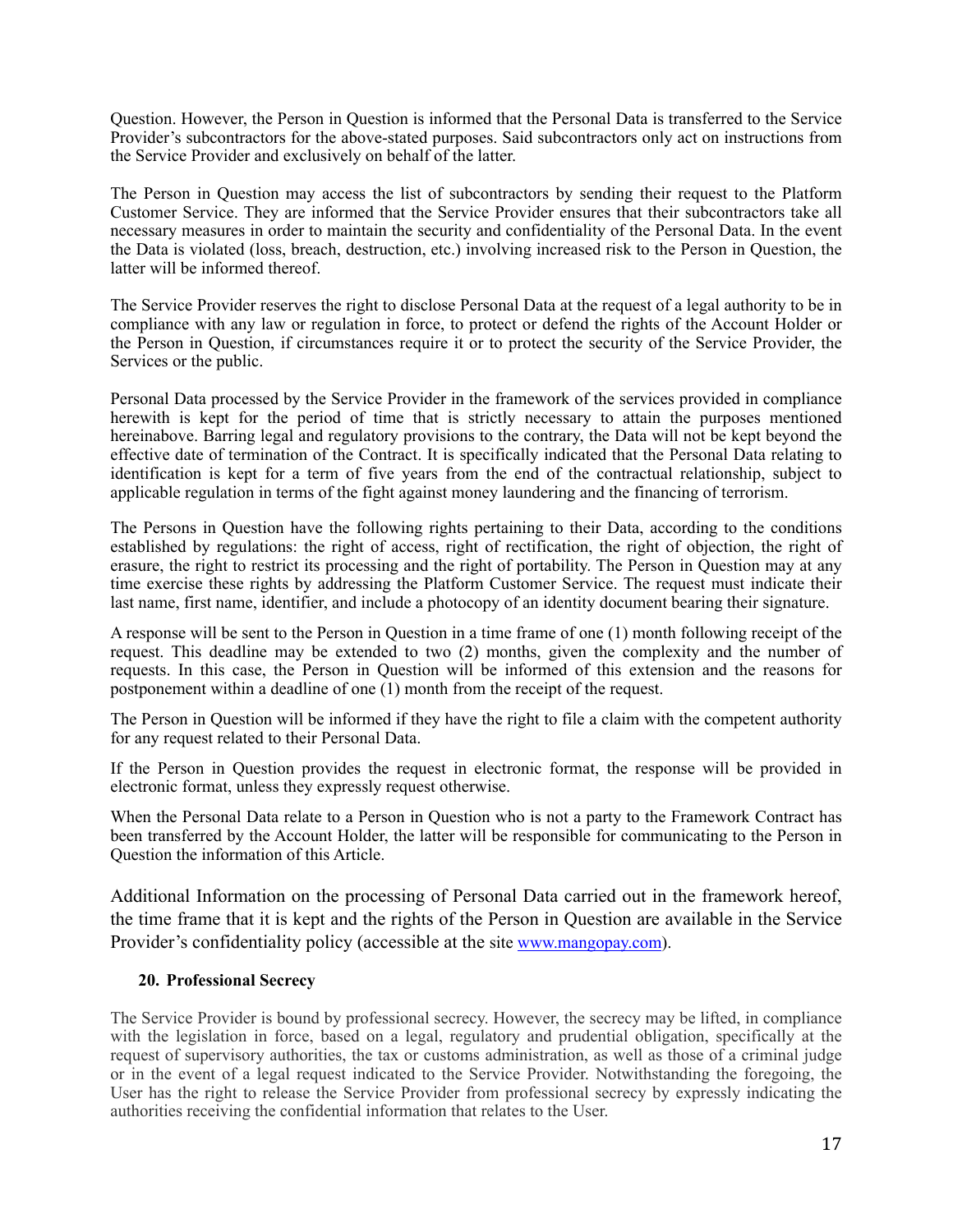It is specified that professional secrecy may be lifted by regulation benefiting companies providing the Service Provider important operational tasks within the framework hereof.

# **21. Intellectual Property**

The Service Provider retains all intellectual property rights that pertain to them for the Services offered to the Account Holder. None of these intellectual property rights will be transferred to the Account Holder under this Contract.

### **22. Death of the Account Holder and Inactive Accounts**

### **22.1.Death of the Account Holder**

The death of the Account Holder will bring an end to the Framework Contract, once this is made aware to the Service Provider. Operations occurring from the time of death, except with the agreement of the individual who has rights or the attorney in charge of the estate, will be considered not having been authorised.

The Payment Account will remain open for the time necessary to settle the estate and the Service Provider will ensure the transfer of the balance upon the agreement of the individual who has rights or the attorney in charge of the estate.

### **22.2.Inactive Accounts**

Any inactive Account may be the subject to an inactivity notification by email on behalf of the Service Provider followed by a follow-up notification one month later. An Account Holder's Payment Account is considered inactive if, at the end of a period of twelve (12) months, there have been no operations (with the exception of management fees being taken out) at the initiative of the Account Holder (or any representative) and that has not been specifically indicated to the Service Provider in any form whatsoever.

In the absence of a response or use of the balance of the credit of the Account in this time frame, the Service Provider may close the Account and maintain it for the sole purposes of carrying out a transfer of the amount due on the account as indicated by the Account Holder. In the event of death, the balance may only be transferred to the individual holding the Account Holder's rights.

The Account may no longer carry out Payment Operations.

### **23. Force Majeure**

The Parties shall not be held responsible, or considered as being in breach hereof, in the event of a delay or non-performance, when the cause of which is related to an event of force majeure as defined by Article 1218 of the Civil Code.

### **24. Independence of the Contractual Stipulations**

If one of the stipulations hereof is nullified or not applicable, it shall be deemed not having been written and it shall not lead to nullification of the other stipulations.

If one or more stipulations hereof becomes invalid or is declared as such pursuant to a law, regulation or following a definitive decision handed down by a competent jurisdiction, the other stipulations retain their force of obligation and their scope. The stipulations declared null and void will then be replaced by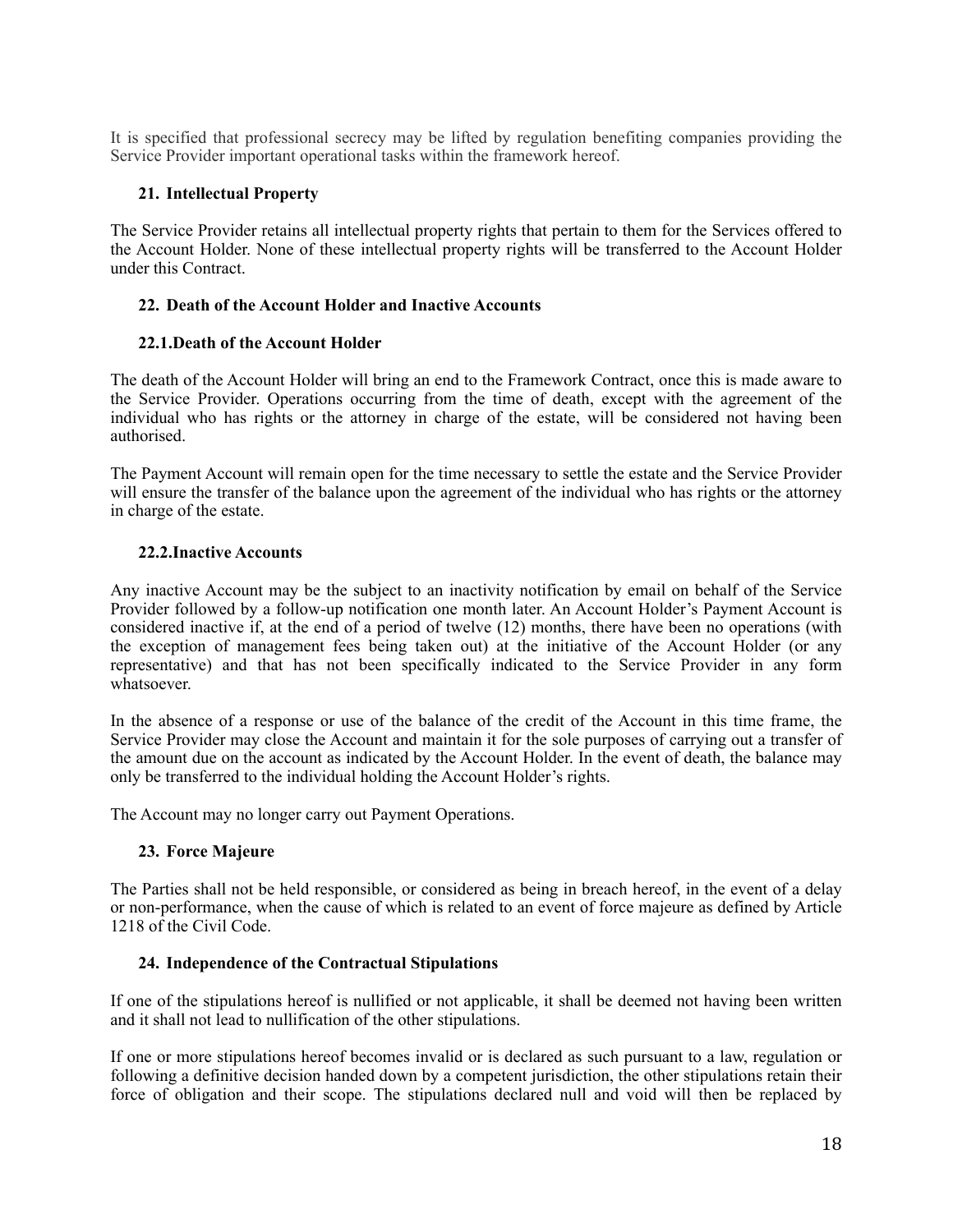stipulations that are as close as possible to the meaning and the scope of the stipulations initially agreed to.

# **25. Protection of Funds**

The Account Holder's funds shall be deposited, at the end of the Business Day following the day that they were received by the Service Provider, in a holding account open on the books of a Bank under the conditions required by regulations.

Under the terms of Article 24-10 (5) of the Law of 20 May 2011, published in Mémorial A n° 104 of 24 May 2011 of the Grand Duchy of Luxembourg and Article 14 of the Law of 10 November 2009 published in Mémorial A  $n^{\circ}$  215 of 11 November 2009 of the Grand Duchy of Luxembourg, transposing the Directive 2009/110/EC of the European Parliament and the Council of 16 September 2009, concerning access to the activity of electronic money institutions, the funds collected are protected and are not included in the pool of assets of the electronic money institution in the event of liquidation, bankruptcy or any other competitive situation that may arise for this latter.

### **26. Lack of Transferability**

The Framework Contract may not be subject to a total or partial transfer by the Account Holder in return for payment or free of charge. Thus, they are prohibited from transferring to any third party whatsoever the rights or obligations that it holds hereunder. In the event of breach of this prohibition, in addition to the immediate termination hereof, the Account Holder may be held responsible by the Service Provider.

# **27. Agreement in Relation to Proof**

All data will be included in unalterable, true and secured form on the technology database of the Service Provider specifically relative to Payment Orders and notifications sent, so as to constitute proof between the Parties unless there is proof to the contrary.

### **28. Territorial Scope of Application**

The provisions of Articles L133-1 et seq. and L314-1 et seq. of the Monetary and Financial Code apply when the Service Provider and the provider of payment services of the payer or a beneficiary of a payment operation debiting or crediting an Account are both located in the territory of mainland France, Guadalupe, Guiana, Martinique, La Réunion, Mayotte, Saint-Martin or Saint-Barthélemy or another Member State of the European Union or in a State that is part of the European Economic Area agreement, and the operation of which is carried out in euros or in the currency of a Member States of the European Union that is not part of the SEPA Area or another state that is part of the European Economic Area agreement.

The provisions of Articles L133-1 et seq. and L314-1 et seq. of the Monetary and Financial Code apply (with the exception of those in Articles  $\hat{L}$ . 133-11 to L. 133-13; L133-14, II and with the exception of the time frames mentioned in Article L314-13, VI) when the Service Provider and the provider of payment services of the payer or a beneficiary of a payment operation debiting or crediting an Account, one of which is located in the territory of mainland France, Guadalupe, Guiana, Martinique, La Réunion, Mayotte, or Saint-Martin, and the other in the territory of mainland France, Guadalupe, Guiana, Martinique, La Réunion, Mayotte, or Saint-Martin or another Member State of the European Union or in a State that is part of the European Economic Area agreement, and the operation of which is carried out in the currency of a State that is not part of the SEPA Area or another state that is part of the European Economic Area agreement, for the parties to the payment operation that is carried out in the European Union.

The provisions of Articles L133-1 et seq. and L314-1 et seq. of the Monetary and Financial Code apply (with the exception of those in Articles L. 133-11, L133-13, I; L133-22; L133-25 to L133-25-2; L133-27, and with the exception of the time frames mentioned in Article L314-13, VI) when only the Service